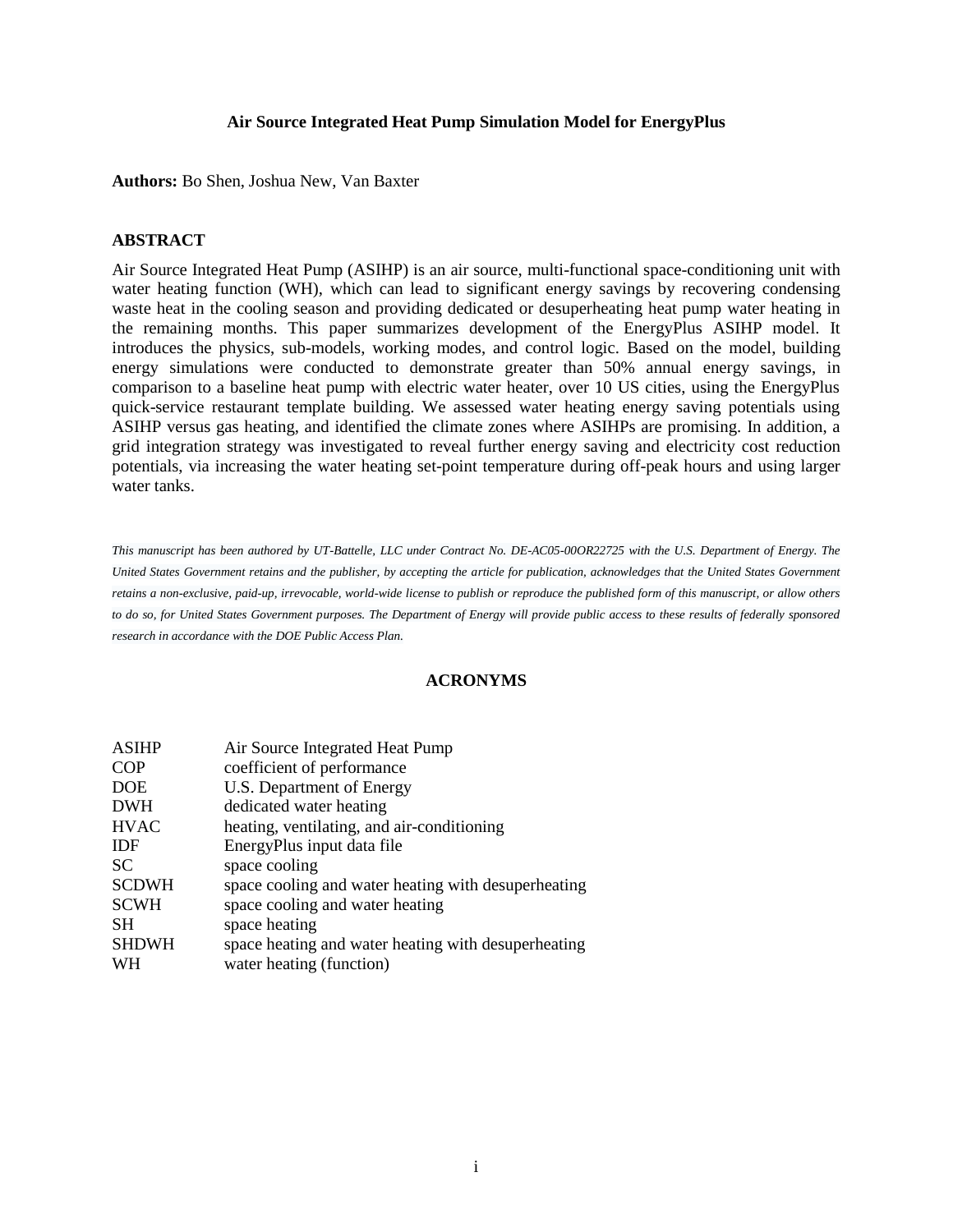## **1. INTRODUCTION**

An Air Source Integrated Heat Pump (ASIHP) is an air source, multi-functional space-conditioning unit with water heating function (WH), as shown in Figure 1, which generally uses a variable-speed compressor, indoor blower, and outdoor fan. It has an outdoor unit and indoor air handler with air-torefrigerant heat exchangers (R-A HX) just as a typical heat pump unit. The addition is a water heater, using a double-walled tube-in-tube or brazed heat exchanger (R-W HX) to heat water in a storage tank. Some ASIHP products may circulate the hot water in a water-to-air heat exchanger (W-A HX) downstream of the indoor R-A HX to temper the indoor supply air during an enhanced dehumidification mode. By recovering the condenser waste heat for water heating and by providing dedicated heat pump water heating capability, ASIHPs are able to achieve significant energy savings. While the waste heat recovery is not free due to the elevated condensing temperatures required to meet domestic hot water needs in full condensing WH operation, the combined mode is quite efficient as both space cooling and full condensing water heating are delivered from one compressor power input.

Murphy et al (2007) conducted sub-hourly annual energy use simulations to compare the performance of the ASIHP system concept to that of a baseline suite of individual systems; 3.8 W/W Cooling Season Performance Factor (CSPF) [13.0 Btu/Wh Seasonal Energy Efficiency Ratio (SEER)]) heat pump with humidifier option, 0.90 W/W energy factor (EF) electric WH, a standalone space dehumidifier of 1.4 EF). The TRNSYS 16 (Klein, 2010 [10]) system simulation software platform (Solar Energy Laboratory, et al. 2010) was used to conduct these analyses for five US locations - representing cold (Chicago), mixed humid (Atlanta), hot humid (Houston), hot dry (Phoenix), and marine (San Francisco) climate zones. A tight, very well insulated house was used for the analyses. Results of these analyses showed that the estimated annual energy savings for the initial ASIHP concept prototype design ranged from about 46% in Chicago to almost 70% in San Francisco. In addition, estimated summer afternoon peak demand for the ASIHP ranged from 20% to ~60% lower than that of the baseline system depending on location.

Rice et al. (2014) [12] introduced development of a residential ASIHP in partnership with a U.S. manufacturer. A nominal 10.6 kW (3-ton) cooling capacity variable-speed unit, the system provides both space conditioning and water heating. This multifunctional unit can provide domestic water heating in either full condensing (dedicated water heating or simultaneous space cooling and water heating) or desuperheating operation modes. Laboratory test data were used to calibrate a vapor compression simulation model for each mode of operation. The model was used to optimize the internal control options for efficiency while maintaining acceptable comfort conditions and refrigerant-side pressures and temperatures within allowable compressor operating envelopes. Annual simulations were performed with the ASIHP installed in a well-insulated house in five U.S. climate zones, using TRNSYS 16. The system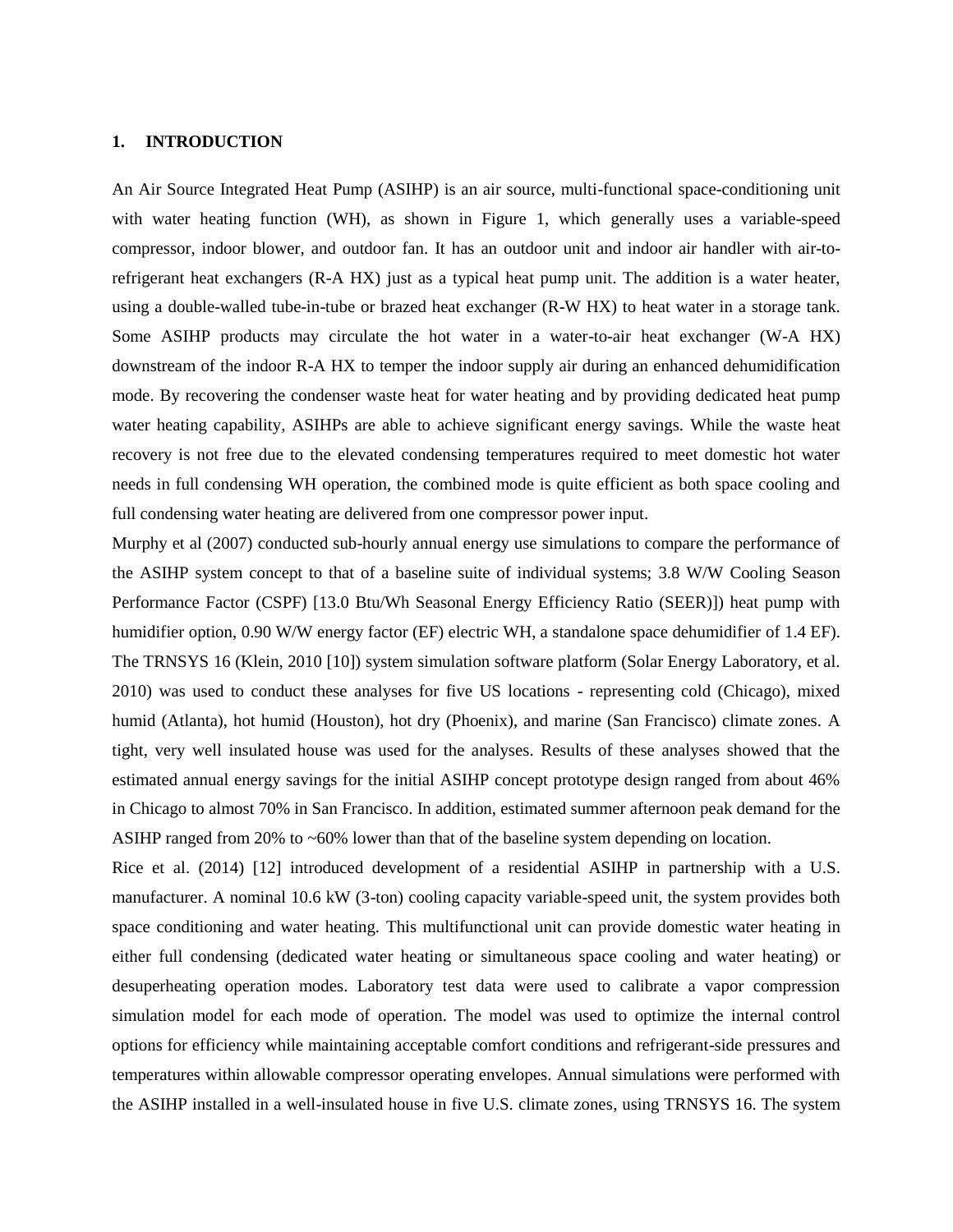was predicted to use 45 to 60% less energy than a DOE minimum efficiency baseline system while meeting total annual space conditioning and water heating loads.



**Figure 1. Schematic of Air Source Integrated Heat Pump.**

The energy saving of an integrated heat pump is mainly due to heat recovery using condenser heat for water heating. Heinz et al. (2016) [7] developed a numerical model for a heat pump condenser and desuperheater integrated to a water storage tank. The model was used to conduct both design calculations of the condenser/desuperheater and annual simulations of the system integrated into a whole heating system. The water tank model is a one-dimensional stratified model. The authors compared laboratory measurements with codenser/desuperheater and water tank temperatures. Hengel and Heinz (2016) [8] performed extensive analyses for in a combined solar and air-source heat pump system for a residential building having low heating load. They investigated numerous control strategies for the desuperheater using a TRNSYS heat pump model coupled with a buffer storage tank, a thermal solar collector and the heat distribution and heat dissipation system. The TRNSYS (Klein, 2010) [10] building energy simulation predicted around 4% energy saving, in comparison to a baseline heat pump. Justin et al. (2017) [9] used TRNSYS to simulate an integrated solar heat pump using an ice slurry tank for latent energy storage. They conducted annual energy simulations in four Canadian climate zones and revealed 17% to 28% energy savings, compared to a baseline air-to-water heat pump. Claudia and Enzo (2017) [3] modelled a multi-functional heat pump with condenser heat recovery for water heating. The energy saving by the heat recovery in cooling season was reported up to 30%. Fucci et al. (2016) [6] studied a heat pump for heat recovery in a ventilation system, to use the exhaust air as the source and use the condenser heat to warm up the ventilation air. They conducted experiments via varying outdoor air temperature from -5 to 10°C and controlling the indoor air at 20°C. The measured overall system COP reached 9.5. The literature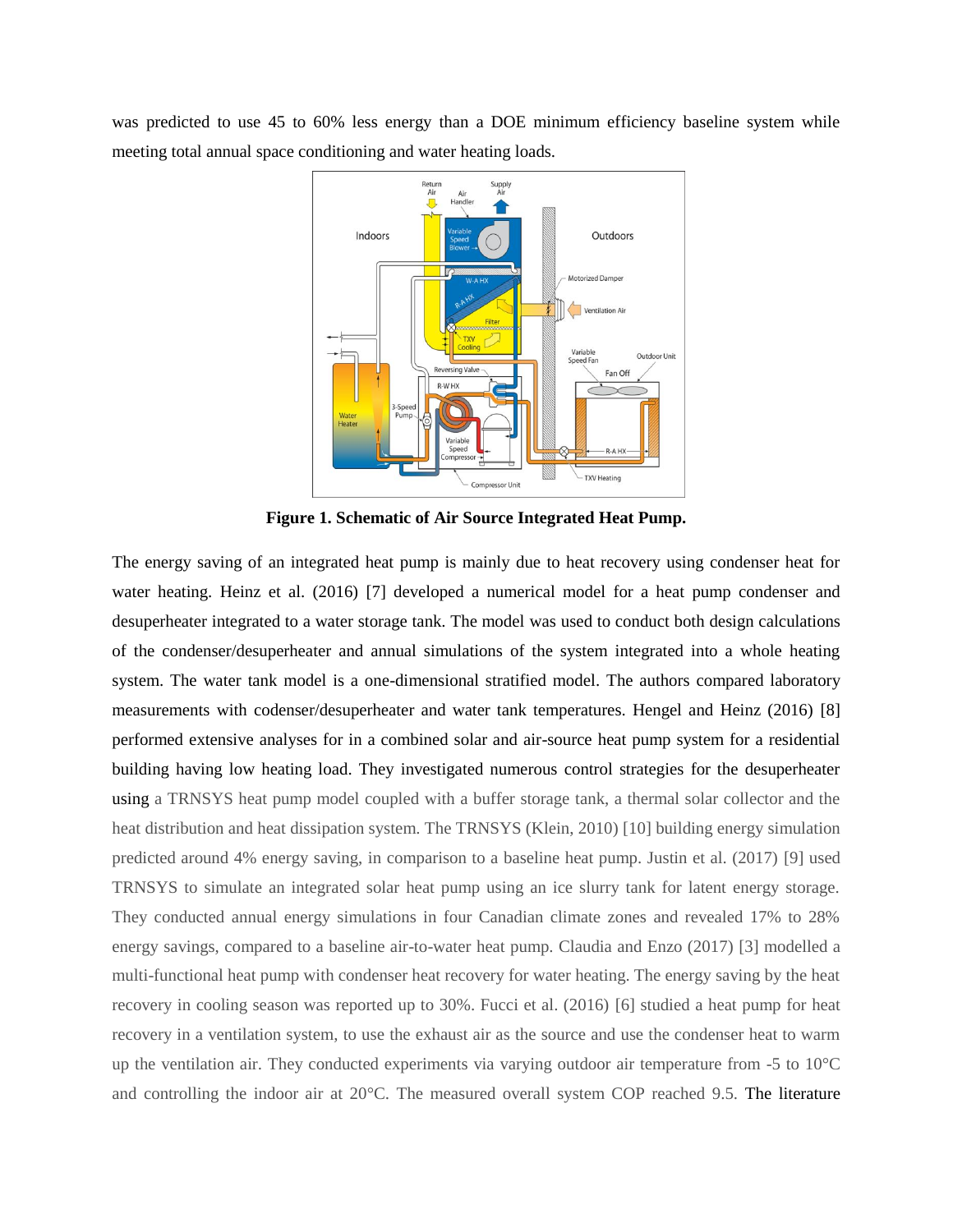search indicates that studies on a full-version of multi-functional ASIHP are still lacking, i.e. a unit capable of all the space heating, space cooling and water heating modes. In particular, a freely available building energy simulation tool, which is able to reveal ASIHPs' energy saving potentials in various climate zones, needs to be developed.

The U.S. Department of Energy (DOE) has invested in developing such an advanced, cutting-edge technology for years and now it is ready to be launched to the market. Due to premium variable-speed compressors and fans applied, the initial cost of an ASIHP is rather high. However, the payback period should be acceptable due to its significant energy saving potential, i.e., >50%. EnergyPlus [4] is a building energy modeling tool developed and maintained by DOE. In support of DOE's goal to promote energy saving technologies, EnergyPlus has been recently enhanced to accurately simulate ASIHPs and estimate their annual energy savings and payback periods. This will help provide justifications to endconsumers for selecting the highly efficient product.

EnergyPlus is able to simulate the individual working modes of the ASIHP using the following modules (included in the code since 2014): 1) variable-speed cooling coil (Coil:Cooling:DX:VariableSpeed), 2) variable-speed heating coil (Coil:Heating:DX:VariableSpeed), and 3) variable-speed water heating coil (Coil:WaterHeating:AirToWaterHeatPump:VariableSpeed). The EnergyPlus ASIHP model reported here is the collection of the variable-speed air-source heat pump and water heating modules along with the parent feature of ASIHP which integrates these modes and simulates the multi-functional ASIHP operations.

The Variable-Speed DX (Direct Expansion) Cooling Coil (Coil:Cooling:DX:VariableSpeed) is a collection of performance curves that represent the cooling coil at various speed levels. EnergyPlus uses off-design performance curves to consider cooling capacity changing with ambient and indoor return air wet-bulb conditions at each speed level as shown in Equations 1 and 2,

$$
CAPFT_{coil,cooling} = a + b(T_{wb,i}) + c(T_{wb,i})^2 + d(T_o) + e(T_o)^2 + f(T_{wb,i})(T_o)
$$
\n(1)

$$
CAPFT_{coil, cooling} = a + b(T_{wb,i}) + c(T_{wb,i})^2 + d(T_o) + e(T_o)^2 + f(T_{wb,i})(T_o)
$$
\n
$$
\dot{Q}_{coil(i), cooling, total} = \dot{Q}_{coil(i), cooling, rated} \left(CAPFT_{coil, cooling}\right)
$$
\n(2)

Where  $\text{CAPFT}_{\text{coll},\text{cooling}} = \text{Coil}$  Cooling Capacity Correction Factor (function of temperature);  $\dot{Q}_{\text{coll}(i),\text{cooling},\text{total}} =$ unit total (sensible + latent) cooling capacity [W];  $\dot{Q}_{coll(i),cooling,rated}$  = rated total (sensible + latent) cooling capacity [W];  $T_{wbi}$  = wet-bulb temperature of the air entering the cooling coil (°C);  $T_o$ = temperature of the air entering an outdoor heat exchanger ( $^{\circ}$ C); and  $a - f = bi$ -quadratic equation coefficients for Cooling Capacity Correction Factor.

The DX cooling coil energy input ratio (EIRFT) also depends on the wet-bulb temperature of the air entering the cooling coil and ambient temperature.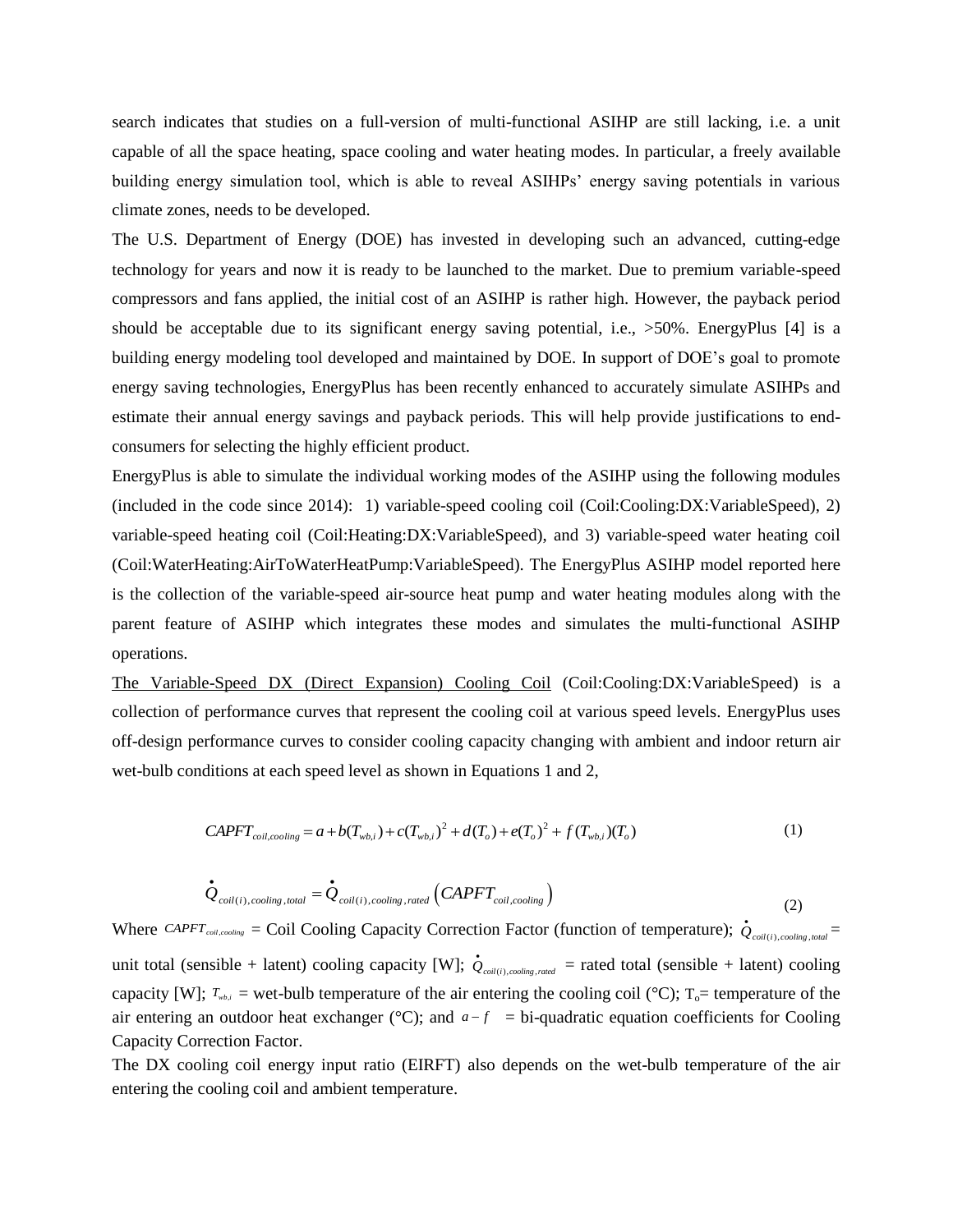$$
EIRFT_{cooling} = a + b(T_{wb,i}) + c(T_{wb,i})^2 + d(T_o) + e(T_o)^2 + f(T_{wb,i})(T_o)
$$
\n(3)

$$
COP_{cooling} = COP_{cooling,rated} / EIRFT_{cooling}
$$
 (4)

 $EIRFT$ <sub>cooling</sub> = the cooling energy input ratio correction factor (function of temperature).  $COP$ <sub>cooling,*rated*</sub> is the unit rated COP. The rated conditions for obtaining the capacities, COPs and SHRs are at an indoor drybulb temperature of 26.67 ˚C (80 ˚F), wet bulb temperature of 19.44 ˚C (67 ˚F), and condenser entering air temperature of 35  $^{\circ}$ C (95  $^{\circ}$ F).

The performance curves should be generated from Reference Unit data, published in a product literature. This is an equation-fit model that resembles a black box with no heat transfer equations. On the other hand, the model uses the bypass factor approach to calculate sensible heat transfer rate, similar to the one used in the single-speed DX coil. The number of speed levels can range from 1 to 10. The cooling coil has two indoor air-side connections, one inlet and one outlet node, and one optional condenser air node connection (such as to a precooling unit). The user needs to specify a nominal speed level at which the rated total cooling capacity, and rated volumetric air rate are sized. The rated capacity and rated volumetric flow rate represent the field situation in the air loop and are used to determine and flow rates at various speed levels in its parent object, e.g. of AirLoopHVAC:UnitaryHeatPump:AirToAir, etc. It should be noted that the performance correction curves, i.e. the temperature and flow fraction correction curves, should be normalized to the rated capacity and flow rate at each individual speed and at the rated conditions, similar to the performance curves used in the single-speed DX coil. The performance values, e.g. capacities, COPs, SHRs and flow rates at individual speed levels, should be given in reference to a specific unit from the Reference Unit catalog data.

The Variable-Speed Air-to-Air Heating DX Coil (Coil:Heating:DX:VariableSpeed) is a collection of performance curves that represent the heating coil at various speed levels. The format of energy performance curves in heating mode is similar to the cooling DX coil, simply replacing the indoor wet bulb temperature with the indoor dry bulb temperature. The performance curves should be generated from the heat pump Reference Unit catalog data, again as black box equation –fit models. The number of speed levels can range from 1 to 10. The heating coil has two air-side node connections, one at the coil inlet and the other at the outlet. The user needs to specify a nominal speed level, at which the rated capacity and rated volumetric air flow rate are sized. As for the cooling coil model, the performance correction curves, i.e. the temperature and flow fraction correction curves, should be normalized to the capacity and flow rate at each individual speed and at the rated operating conditions, similar to the performance curves used in the single-speed DX coil. The performance values at individual speed levels, e.g. capacities, COPs and flow rates, should be given regarding a specific unit from the Reference Unit catalog data. The rated conditions for obtaining the heating capacities and COPs are at indoor dry-bulb temperature of 21.1 ˚C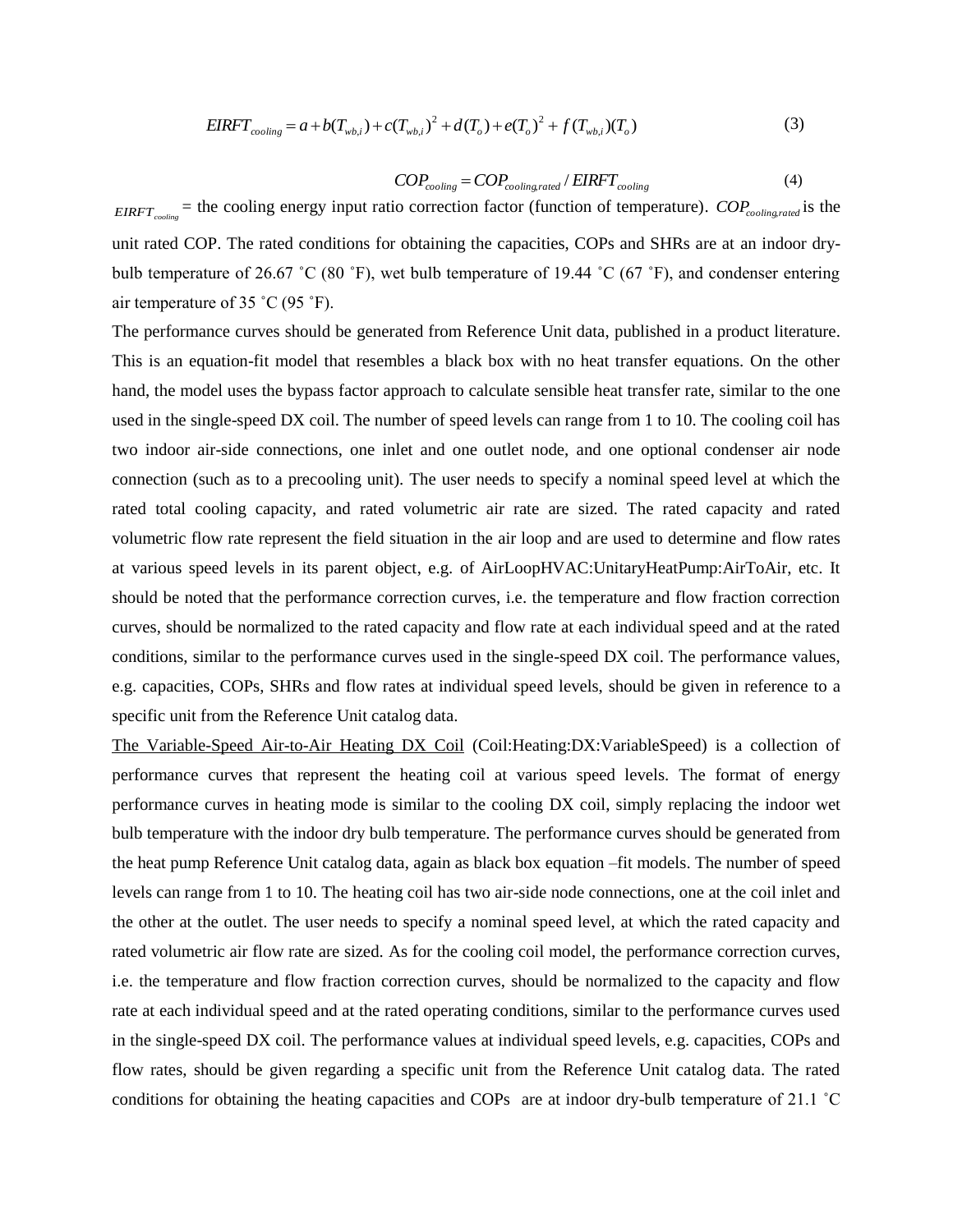(70 °F) and the source side entering air temperature of 8.3  $^{\circ}$ C (47  $^{\circ}$ F).

Variable-Speed Heat Pump Water Heating Coil (Coil:WaterHeating:AirToWaterHeatPump: VariableSpeed) withdraws source energy from the outdoor air for the ASIHP or from an indoor conditioned zone. To simulate the variable-speed water heating coil, the number of speed levels and the corresponding curve sets are expanded up to ten. The format of energy performance curves in water heating mode is similar to the space heating mode, simply replacing the indoor dry bulb temperature with the water temperature entering the heat pump water heater. The user can provide speed levels of any number from 1 to 10. The more curves the more accurate with linear interpolation. The object fits into the parent object of WaterHeater:HeatPump:PumpedCondenser, to be connected with other components, i.e. water heater tank, evaporator fan, etc. The user can replace an existing single-speed water heating coil by switching to the name and object type of a variable-speed water heating coil, i.e. Coil:WaterHeating:AirToWaterHeatPump:VariableSpeed versus Coil:WaterHeating:AirToWater-HeatPump in the same parent object.

When a variable-speed unit cycles, i.e. operating below its minimum speed, the variation of electrical power input to the unit is considered as a function of the part load ratio (PLR, actual load/steady-state capacity for the minimum speed), in the same way as in the EnergyPlus single-speed DX coil model. If the load is higher than the capacity given by the maximum speed, the variable-speed unit operates at the top speed. If the load can be matched by operating between the minimum and maximum speeds, the model will do linear interpolation between two neighboring speeds and find an exact speed level to match the building or water heating load. Furthermore, using linear interpolation and providing air and water flow rates at individual speed levels facilitates arbitrary relationships of flow rates as a function of the compressor speed. Other detailed descriptions of the variable-speed heating, cooling and water heating coils can be seen in the EnergyPlus Engineering Reference.

### **2. Control and Operation of ASIHP**

Control and operation of ASIHPs are more complicated than those of standard air source heat pumps because they have more operating modes, including: (1) space cooling (SC), (2) space heating (SH), (3) dedicated water heating (DWH), (4) combined space cooling and water heating with full condensing (SCWH), (5) combined space cooling and water heating with desuperheating (SCDWH), and (6) combined space heating and water heating with desuperheating (SHDWH). The SC mode has the same operation as the object of Coil:Cooling:DX:VariableSpeed. The SH mode has the same operation as the object of Coil:Heating:DX:VariableSpeed. The DWH mode uses outdoor air as the heating source, which can be represented by an object of Coil:WaterHeating:AirToWaterHeatPump:VariableSpeed. The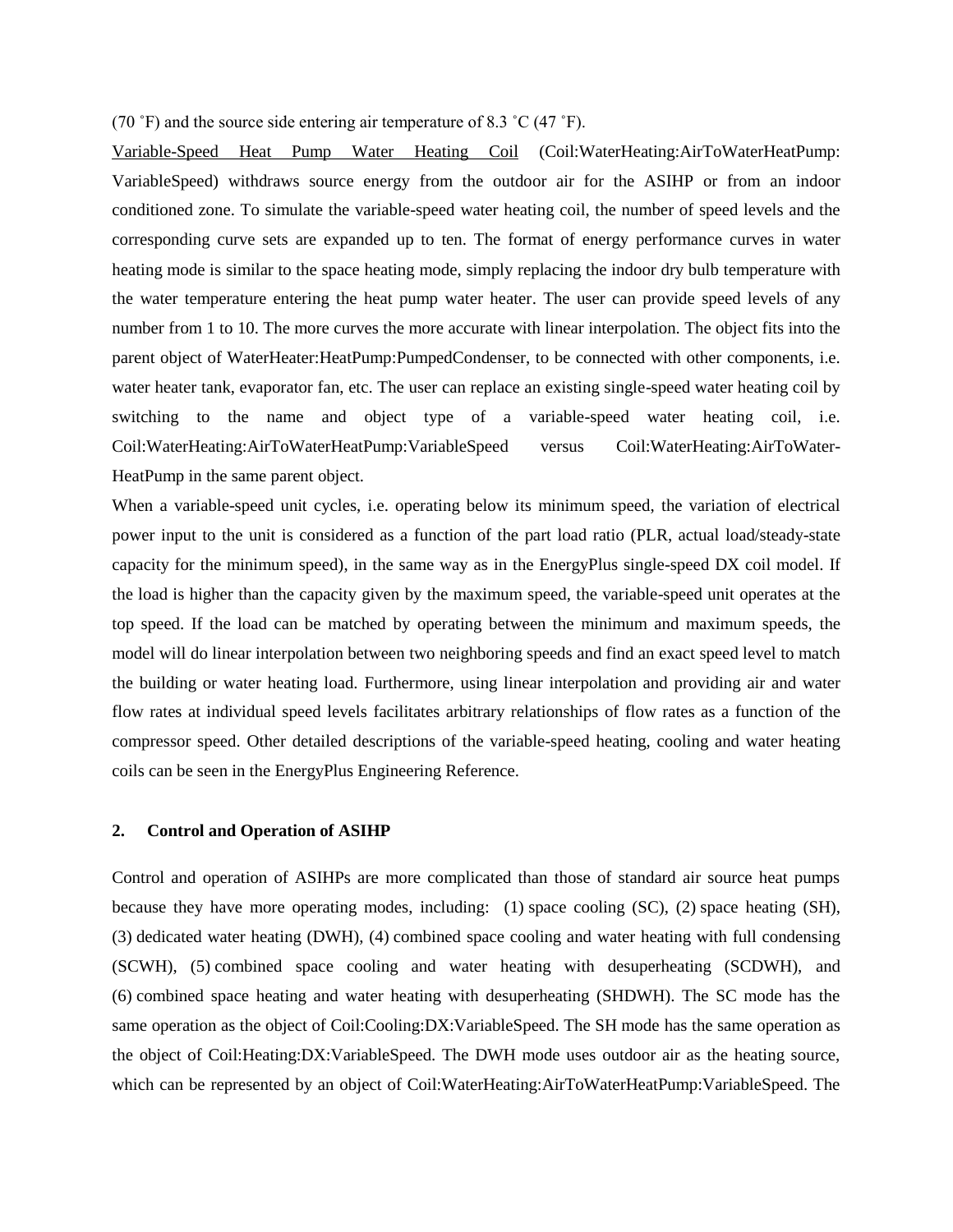SCWH mode uses indoor air as the heating source and full condenser heat for water heating, which can be simulated using an object of Coil:WaterHeating:AirToWaterHeatPump:VariableSpeed.

The SCDWH mode uses the superheated section of an outdoor condenser to heat the water. In this combined SCDWH mode, the cooling function is simulated using an object of Coil:Cooling:DX:VariableSpeed, containing temperature correction curves as a function of the indoor air and ambient temperatures at each speed level. Corrections for SC capacity and power in the SCDWH mode are included in the coiling coil object separate from the SC cooling coil object. The water heating function is simulated using an object of Coil:WaterHeating:AirToWaterHeatPump:VariableSpeed, having temperature correction curves as a function of the ambient air temperature and entering water temperature at each speed level. It should be noted that the rated power and power correction curves are contained in the Coil:Cooling:DX:VariableSpeed object to account for the total power consumption in the combined mode. Thus, the power values and curves in the Coil:WaterHeating: AirToWaterHeatPump:VariableSpeed are not used. That means the power consumption at each speed level of the SCDWH mode is accounted by the SCDWH cooling coil part.

The SHDWH uses the superheated section of an indoor condenser to heat the water. In this combined mode, the heating function is simulated using an object of Coil:Heating:DX:VariableSpeed, having temperature correction curves as a function of the indoor air and ambient temperatures at each speed level. Corrections for SH capacity and power in the SHDWH mode are included in the heating coil object separately from the standard SH heating coil object. The water heating function is simulated using an object of Coil:WaterHeating: AirToWaterHeatPump:VariableSpeed, having temperature correction curves as a function of the ambient air temperature and entering water temperature at each speed level. It should be noted that the rated power and power correction curves are contained in the Coil:Heating:DX:VariableSpeed object to account for the total power consumption in the combined mode. Thus, the power values and curves in the Coil: WaterHeating: AirToWaterHeatPump: VariableSpeed are not used. That means the power consumption at each speed level of the SHDWH mode is accounted by the air heating coil part. The Coil:Heating:DX:VariableSpeed object calculates the total heating capacity added to the indoor air flow. Coil:WaterHeating:AirToWaterHeatPump:VariableSpeed calculates the total heating capacity added to the water stream.

The parent object of the ASIHP is named as CoilSystem:IntegratedHeatPump:AirSource, which is a collection of all the sub-models as above. Also, CoilSystem:IntegratedHeatPump:AirSource facilitates mode switch and control algorithms.

#### **2.1 Working Modes**

The ASIHP is a collection of working modes, i.e., objects, as described below:

**Space Cooling Mode (SC):**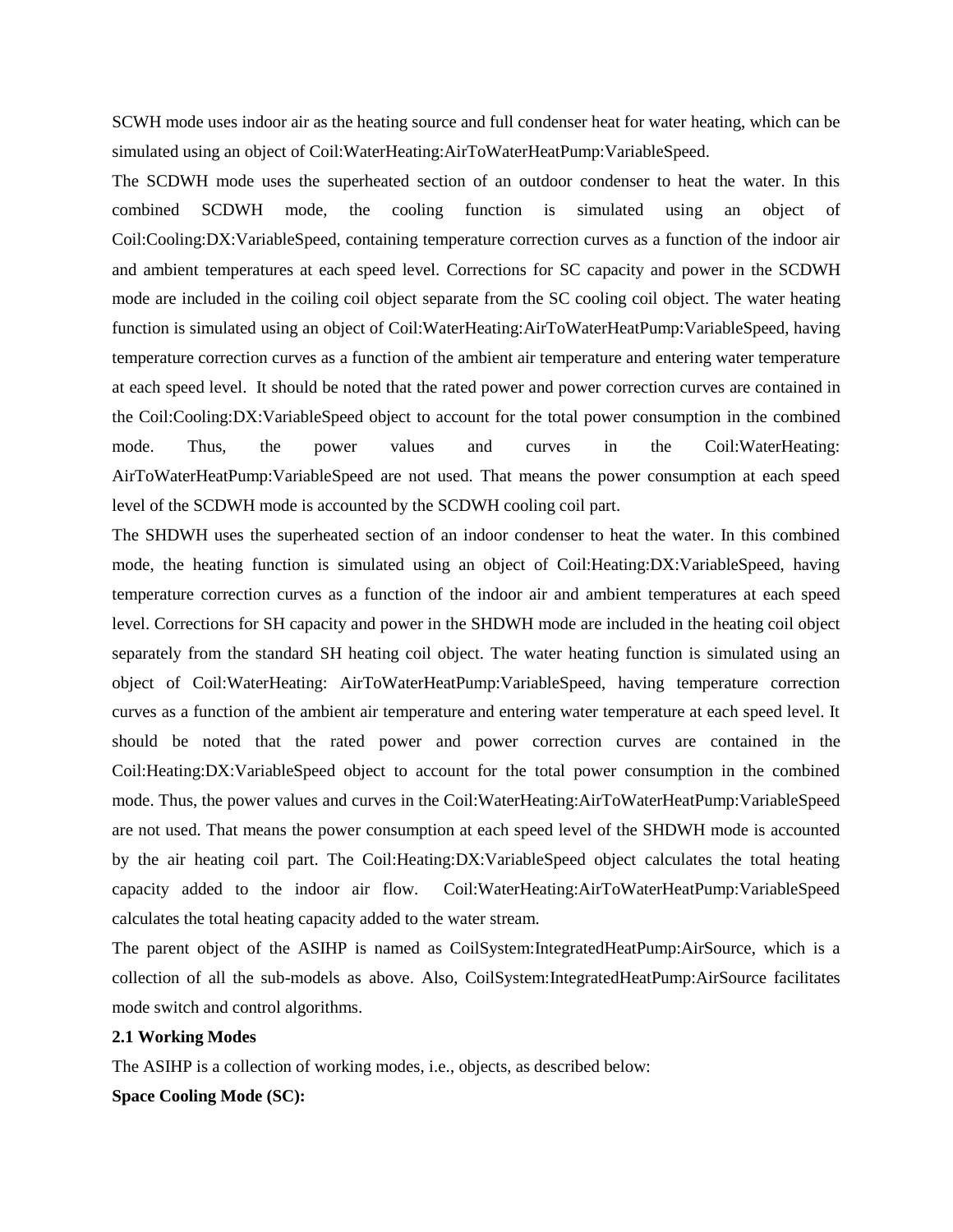Coil object: Coil:Cooling:DX:VariableSpeed contained in CoilSystem:IntegratedHeatPump:AirSource.

Loop object: AirLoopHVAC:UnitaryHeatPump:AirToAir, which refers to the

CoilSystem:IntegratedHeatPump:AirSource object.

Load matching: the same as a regular variable-speed air source heat pump in cooling mode.

# **Space Heating Mode (SH):**

Coil object: Coil:Heating:DX:VariableSpeed contained in CoilSystem:IntegratedHeatPump:AirSource.

Loop object: AirLoopHVAC:UnitaryHeatPump:AirToAir, which refers to the

CoilSystem:IntegratedHeatPump:AirSource object.

Load matching: the same as a regular variable-speed air source heat pump in heating mode

# **Dedicated Water Heating Mode (DWH):**

Coil object: Coil:WaterHeating:AirToWaterHeatPump:VariableSpeed contained in

CoilSystem:IntegratedHeatPump:AirSource. The water heating coil uses outdoor air as the heating source.

Loop object: WaterHeater:HeatPump:PumpedCondenser, which refers to the

CoilSystem:IntegratedHeatPump:AirSource object.

Load matching: the same as a regular variable-speed heat pump water heating coil with outdoor air source.

# **Combined Space Cooling and Water Heating with Full Condensing Mode (SCWH):**

Coil object: Coil:WaterHeating:AirToWaterHeatPump:VariableSpeed contained in

CoilSystem:IntegratedHeatPump:AirSource. The water heating coil uses indoor air as the heating source. Loop object:

- Air side: the same loop object as the SC mode, i.e., AirLoopHVAC:UnitaryHeatPump:AirToAir, which refers to the CoilSystem:IntegratedHeatPump:AirSource object.
- Water side: the same loop object as the DWH mode, i.e., WaterHeater:HeatPump:

PumpedCondenser, which refers to the CoilSystem:IntegratedHeatPump:AirSource object.

Load matching:

- If one chooses to match the space cooling load, iterate the AirLoopHVAC object, and the water heating capacity in the water tank object is resultant.
- If one chooses to match the water heating load, iterate the water tank object, and the space cooling capacity is resultant.

# **Combined Space Cooling and Water Heating with Desuperheating Mode (SCDWH):**

Coil object: use two coil objects, Coil:Cooling:DX:VariableSpeed and Coil:WaterHeating:- AirToWaterHeatPump:VariableSpeed, contained in CoilSystem:IntegratedHeatPump:AirSource. The desuperheater heat is used for water heating, which changes with the compressor speed and operating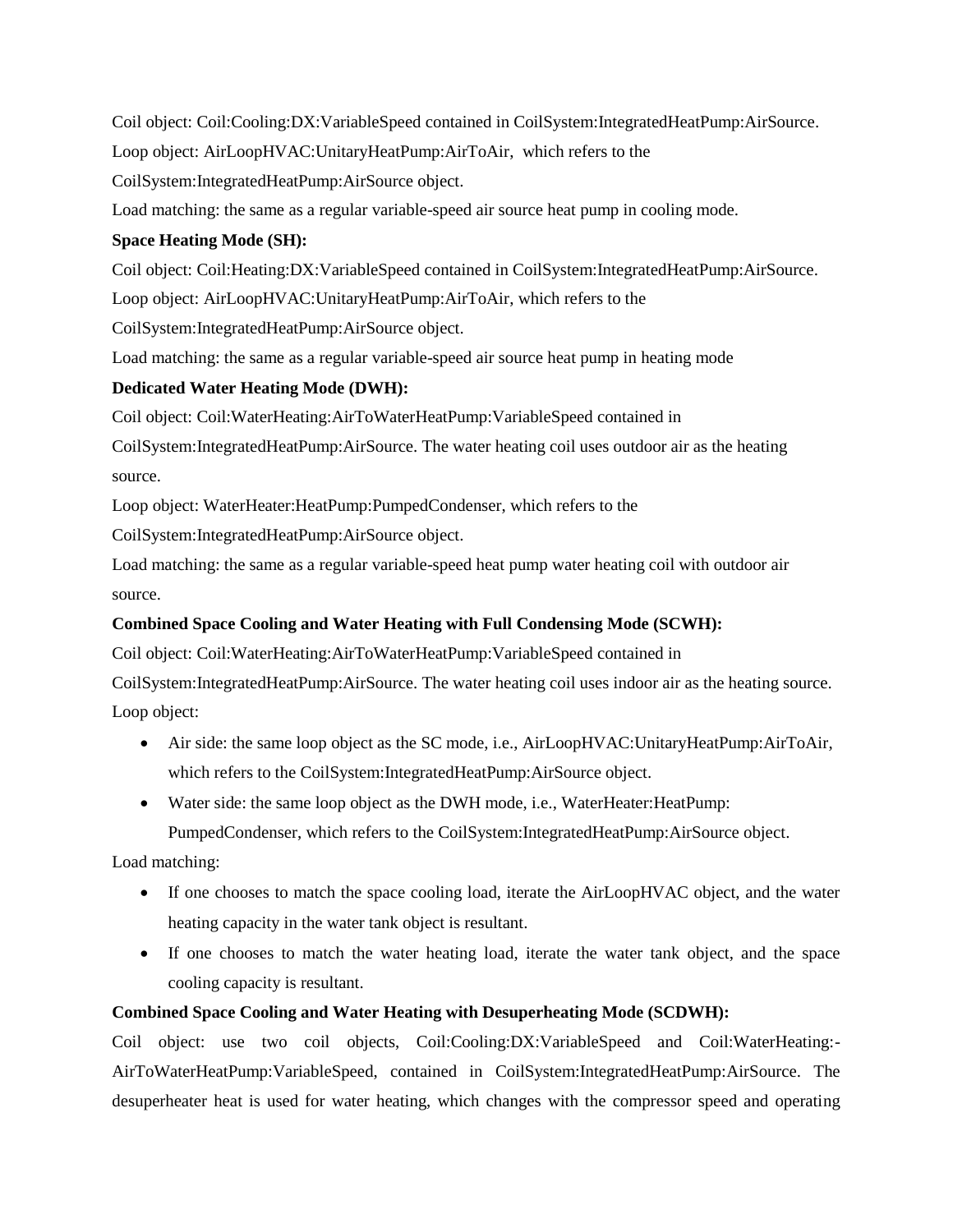conditions. This is a dual-function coil, which provides both space cooling and water heating, so performance curves for the dual functions will be included in the coil objects, respectively. These should be different objects from the SCWH mode and SC mode. The water heating coil contains temperature correction curves as a function of the ambient air and entering water temperatures.

It should be noted that the rated power and power correction curves are contained in the Coil:Cooling:- DX:VariableSpeed object. Thus, the power values and curves in the Coil:WaterHeating:- AirToWaterHeatPump:VariableSpeed are not used. That means the power consumption at each speed level of the SCDWH mode is accounted by the cooling coil part.

Loop object:

- Air side: the same loop object as the SC mode, i.e., AirLoopHVAC:UnitaryHeatPump:AirToAir.
- Water side: the same loop object as the DWH mode, i.e.,
	- WaterHeater:HeatPump:PumpedCondenser.

Load matching: Always match the space cooling load by iterating the AirLoopHVAC object and the water heating amount in the water tank object is resultant.

## **Combined Space Heating and Water Heating with Desuperheating Mode (SHDWH):**

Coil object: use two coil objects, Coil:Heating:DX:VariableSpeed and Coil:WaterHeating:- AirToWaterHeatPump:VariableSpeed, contained in CoilSystem:IntegratedHeatPump:AirSource. The desuperheater heat is used for water heating, which changes with the compressor speed and operating conditions. This is a dual-function coil, which provides both space heating and water heating, and so performance curves for the dual functions will be included in the coil objects, respectively.

It should be noted that the rated power and power correction curves are contained in the Coil:Heating:DX:VariableSpeed object. Thus, the power values and curves in the Coil:WaterHeating:- AirToWaterHeatPump:VariableSpeed are not used. That means the power consumption at each speed level of the SHDWH mode is accounted for by the space heating coil part.

The Coil:WaterHeating:AirToWaterHeatPump:VariableSpeed object contains rated water heating capacity and capacity correction curves to simulate water heating capacity as a function of the outdoor air temperature and the water entering temperature at each speed level. The Coil:Heating:DX:VariableSpeed object calculates the total heating capacity added to the indoor air flow.

Loop object:

- Air side: share the same air side connections as the SH mode, i.e., AirLoopHVAC:UnitaryHeatPump:AirToAir.
- Water side: the same loop object as the DWH mode, i.e., WaterHeater:HeatPump:PumpedCondenser.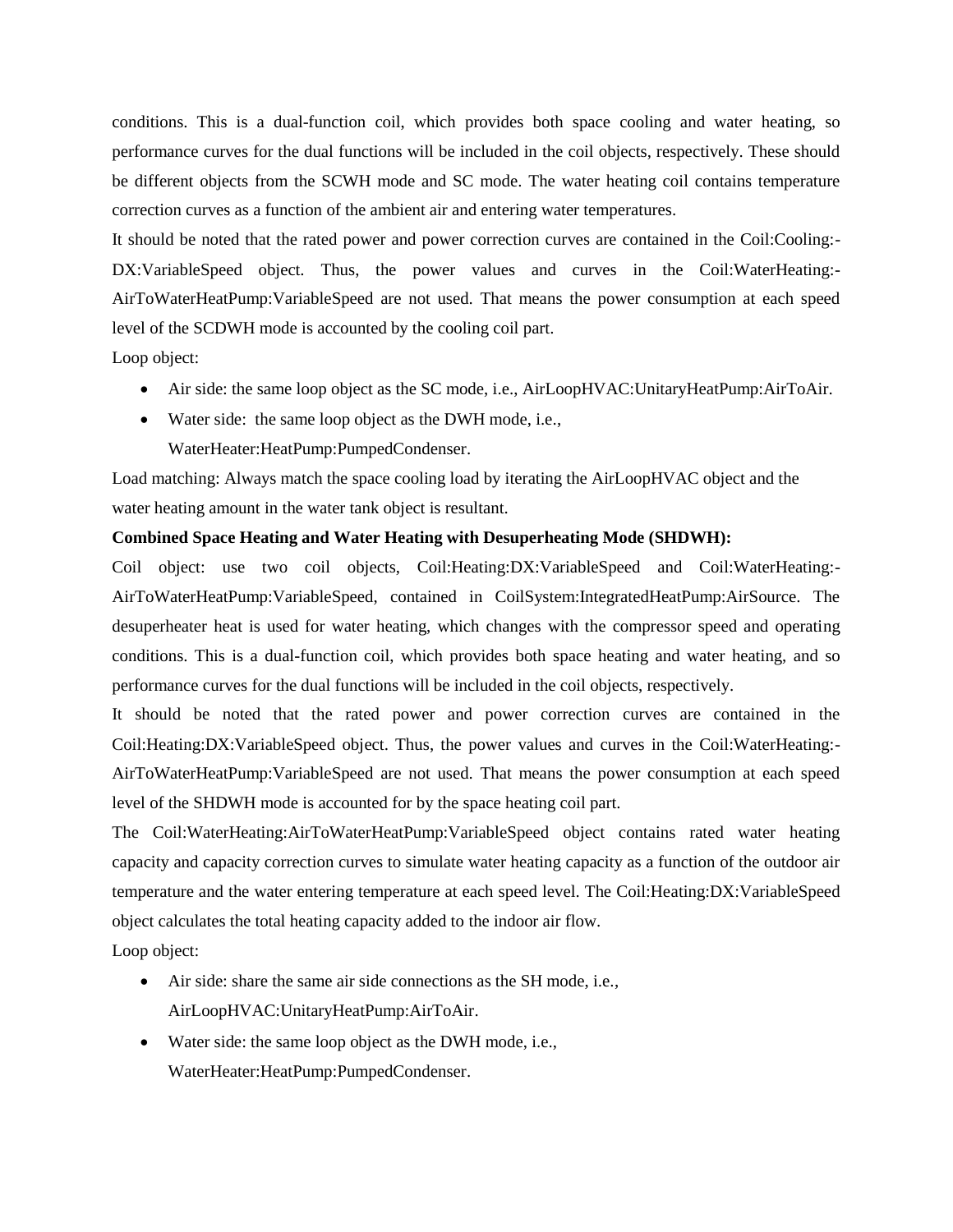Load matching: Always match the space heating load by iterating the AirLoopHVAC object and the water heating amount in the water tank object is resultant.

# **2.2 Control and Mode Switch**

At the beginning of each time step, a CoilSystem:IntegratedHeatPump:AirSource object surveys calls from all of its connected parent objects and nodes, e.g., AirLoopHVAC:UnitaryHeatPump:AirToAir, WaterHeater: HeatPump: PumpedCondenser. Upon analyzing the space conditioning and water heating calls, the ASIHP will operate in a selected mode for the following time-step, as shown below:

# **Case I:**

If there is only a space cooling call – run SC mode.

# **Case II:**

If there is only a space heating call – run SH mode.

# **Case III:**

If there is only a water heating call, and if ambient temperature and indoor temperature are higher than the temperature settings above which indoor overcooling is allowed – run SCWH mode to match the water heating load above a minimum speed allowed.

Else – run DWH mode.

# **Case IV:**

If there are simultaneous space cooling and water heating calls, and if the sum of heated water going through the ASIHP is less than a defined minimum volume, i.e. indicating a short water draw– run SCDWH mode by iterating the compressor speed to match the space cooling load above a minimum speed specified.

Else – run SCWH mode to match either the space cooling load or the water heating load, as specified, above a minimum speed allowed.

# **Case V:**

If there are simultaneous space heating and water heating calls, and if the ambient temperature and indoor temperature are larger than temperature settings above which water heating has a higher priority and space heating call can be ignored – run DWH mode.

Otherwise, if the runtime of the water heating is less than a setting – run SHDWH mode to match the space heating load by iterating the compressor speed above a minimum speed specified, with the WH electric element in the water tank disabled.

Otherwise, if the runtime of the water heating is larger than the setting – run SHDWH mode to match the space heating load by iterating the compressor speed above a minimum speed allowed, with the WH electric element enabled.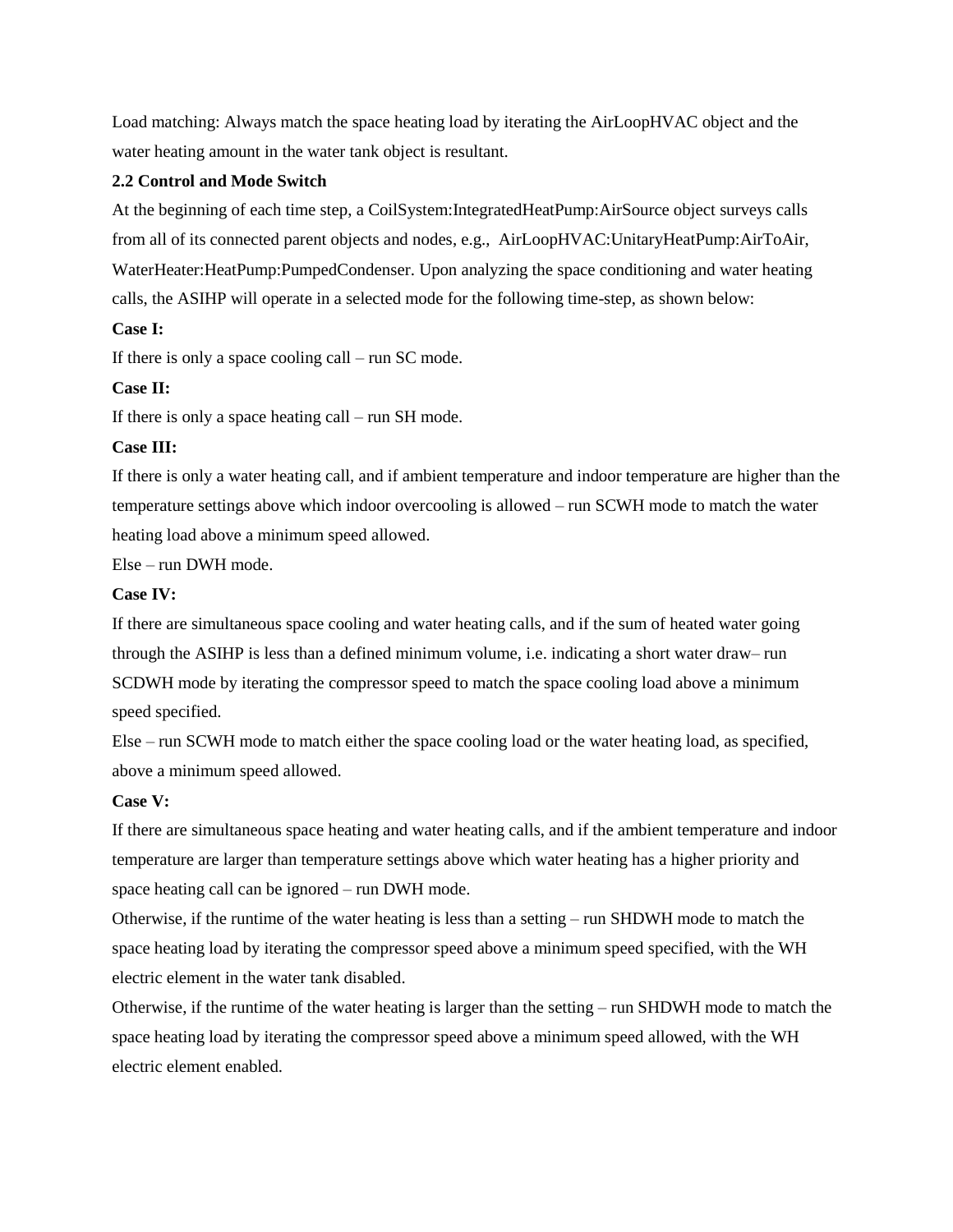#### **3. ASIHP BUILDING ENERGY SIMULATIONS**

#### **3.1 Building and ASIHP Models**

The most efficient operation mode of a commercial ASIHP is the combined space cooling and water heating mode (SCWH). This mode makes effective use of both the heating and cooling outputs of the heat pump by recovering the condenser waste heat during SC operation for water heating (WH). To illustrate the energy saving potential of an ASIHP product, we selected a quick-service (or fast-food) restaurant template building (built after 1980) from the EnergyPlus example buildings library, since it has the most frequent hot water draws and is able to facilitate extended SCWH running period. As illustrated in Figure 2, the fast-food restaurant building type has a much more demanding hot water use profile in comparison to a typical residential building, which mainly uses hot water in the morning or evening when the homeowners take showers. The small restaurant has noticeable hot water draws consistently from 7:00 AM to 22:00 PM, with peak loads occurring during the breakfast and dinner time periods.



**Figure 2. Hot water use profile for fast-food restaurant on a typical summer day in Atlanta, GA**

The quick-service restaurant building is a single-story, two-zone building, having a floor area of  $232 \text{ m}^2$  $(2,500 \text{ ft}^2)$ . It has two HVAC systems, with one conditioning the kitchen area and the other conditioning the dining area. A  $0.2 \text{ m}^3$  mixed water tank is used to store hot water. The tank's skin loss coefficient to surrounding temperature is 6.0 W/K. We modified the EnergyPlus input file, using an ASIHP to replace the HVAC system in the kitchen.

Performance curves and efficiency indices of the ASIHP were obtained from a heat pump modeling tool, i.e. ORNL Heat Pump Design Model (Shen and Rice, 2014) [13], which was calibrated with lab test data from a prototype ASIHP, as introduced by Rice et al. (2014) [12]. The ASIHP has an equivalent seasonal heating COP of 3.8, a seasonal cooling COP of 5.3, and a heat pump water heating energy factor of 3.3. The seasonal cooling and heating COPs are calculated according to AHRI 210/240 [1]. The performance curves and indices were input up to 9 speed levels for the variable-speed operation modes, with the DWH mode only having one speed level. The ASIHP was auto-sized at the top speed level in the SC mode to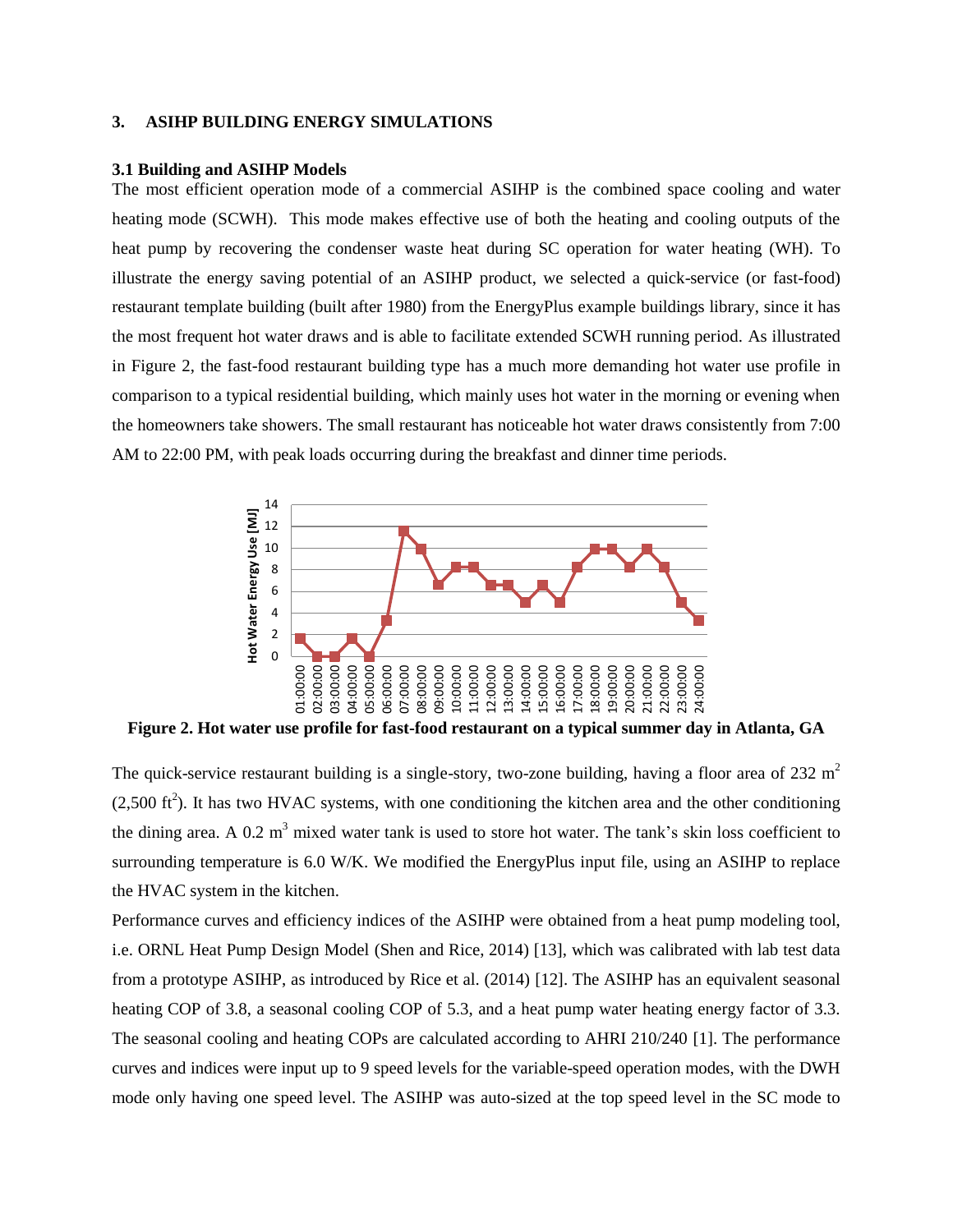match the building peak cooling load in each city. Accordingly, the required rated cooling capacities range from 4.3 to 5.4 tons (15.1 to 19.0 kW) in the ten cities shown later in Figure 5. The corresponding space heating and water heating capacities were scaled with the unit rated cooling capacity. A baseline system consisting of a heat pump, having a seasonal cooling COP of 4.1 and seasonal heating COP of 2.3, and a conventional electric resistance storage water heater was used for comparison. The performance curves of the baseline system, cooling and heating as a function of the ambient and indoor temperatures, were actually obtained from the same ASIHP unit, but the rated cooling and heating COPs were adjusted to give the typical seasonal cooling and heating COPs. For the electric resistance water heating, it is assumed the electric use efficiency is 100%.

Figures 3 and 4 present the combined COPs of the SCWH mode, i.e. the added energy deliveries of space cooling and water heating divided by the total equipment energy consumption, as a function of the indoor wet bulb temperature and return hot water temperature, at the lowest and top compressor speeds. It can be seen that the combined COP gets higher when increasing the wet bulb temperature and reducing the return water temperature. The lower compressor speed led to higher combined COPs because of the reduced heat load in the heat exchangers. The SCWH was the most efficient operation mode. Even at very high water temperature, i.e. 50°C and low indoor humidity, the combined COPs were still around 5.0 to 6.0.



**Figure 3. Combined SCWH COPs at the lowest compressor speed**





For the annual energy simulations, in the cooling season, the kitchen space thermostat was set at 79°F (26<sup>o</sup>C) during occupied hours (5:00 AM to 1:00 AM, the second day), and 86<sup>o</sup>F (30<sup>o</sup>C) during unoccupied hours (1:00 AM to 5:00 AM). In the heating season, the thermostat was set at 66 $\degree$ F (19 $\degree$ C) during occupied hours and 60°F (15.6°C) during unoccupied hours. In the hot water tank, an electric element controlled the tank temperature at 125.6°F (52°C), and the heat pump controlled it at 131°F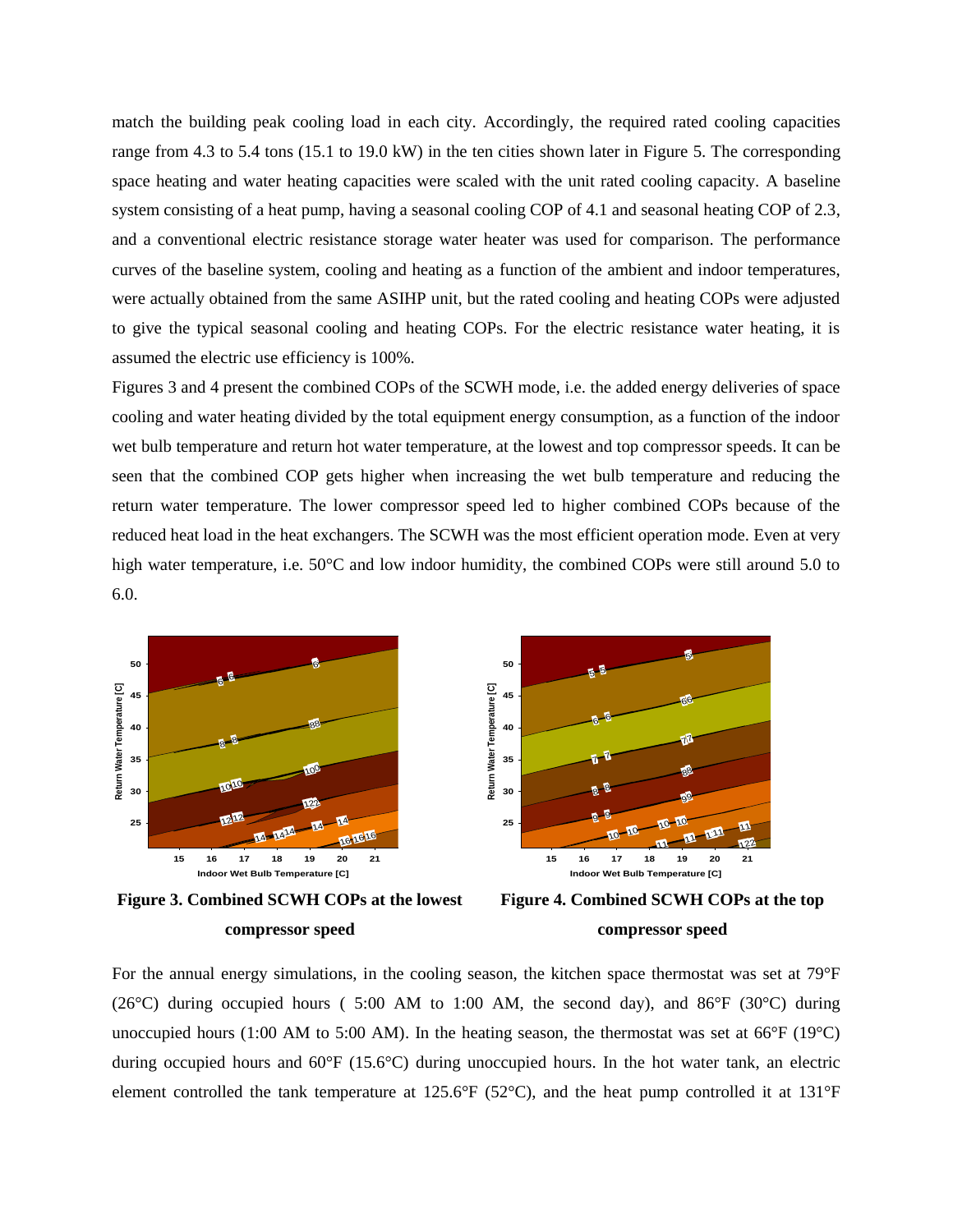(55 $^{\circ}$ C), both having a 3.6 R (2 K) dead band below the set point. When running the baseline simulation, the electric element set point was unchanged. It means that the heat pump was targeted to deliver 5.4 R (3 K) higher water temperature than the electric resistance water heating. To simplify the comparison, the ASIHP and baseline heat pump only handled the indoor load. Loads induced by outdoor air ventilation were assumed to be handled by a separate dedicated outdoor air system.

For the ASIHP control, when the indoor air temperature was above  $21^{\circ}$ C and the ambient temperature was above 25°C, the indoor overcooling was allowed in the SCWH mode. During the SCWH mode, the compressor speed was altered to meet the water heating load first. In the heating season, the water heating request had a higher priority and the indoor heating calls were ignored when indoor air temperature was above 19°C and the ambient temperature was higher than 16°C. During the SHDWH mode, the auxiliary electric heater was turned on instantly if the water temperature hits the electric water heater set point, because generally the ASIHP can't provide sufficient water heating capacity in the SHDWH mode.

We ran EnergyPlus simulations in 10 US cities, including Miami, FL, Houston, TX, Phoenix, AZ Atlanta, GA, Las Vegas, NV, Baltimore, MD, Chicago, IL, Los Angeles, CA, Seattle, WA, and San Francisco, CA. Figure 5 illustrates indoor load distributions in the 10 US cities. It can be seen that the commercial kitchen's indoor loads (percentage to the sum of space cooling, space heating and water heating loads) are mostly dominated by cooling (SC) and water heating (WH). Except for cities in hot climate locations, WH loads constitute more than 50% of the total load (>90% in the west coast locations).



**Figure 5. Internal Load Distributions in 10 US Cities**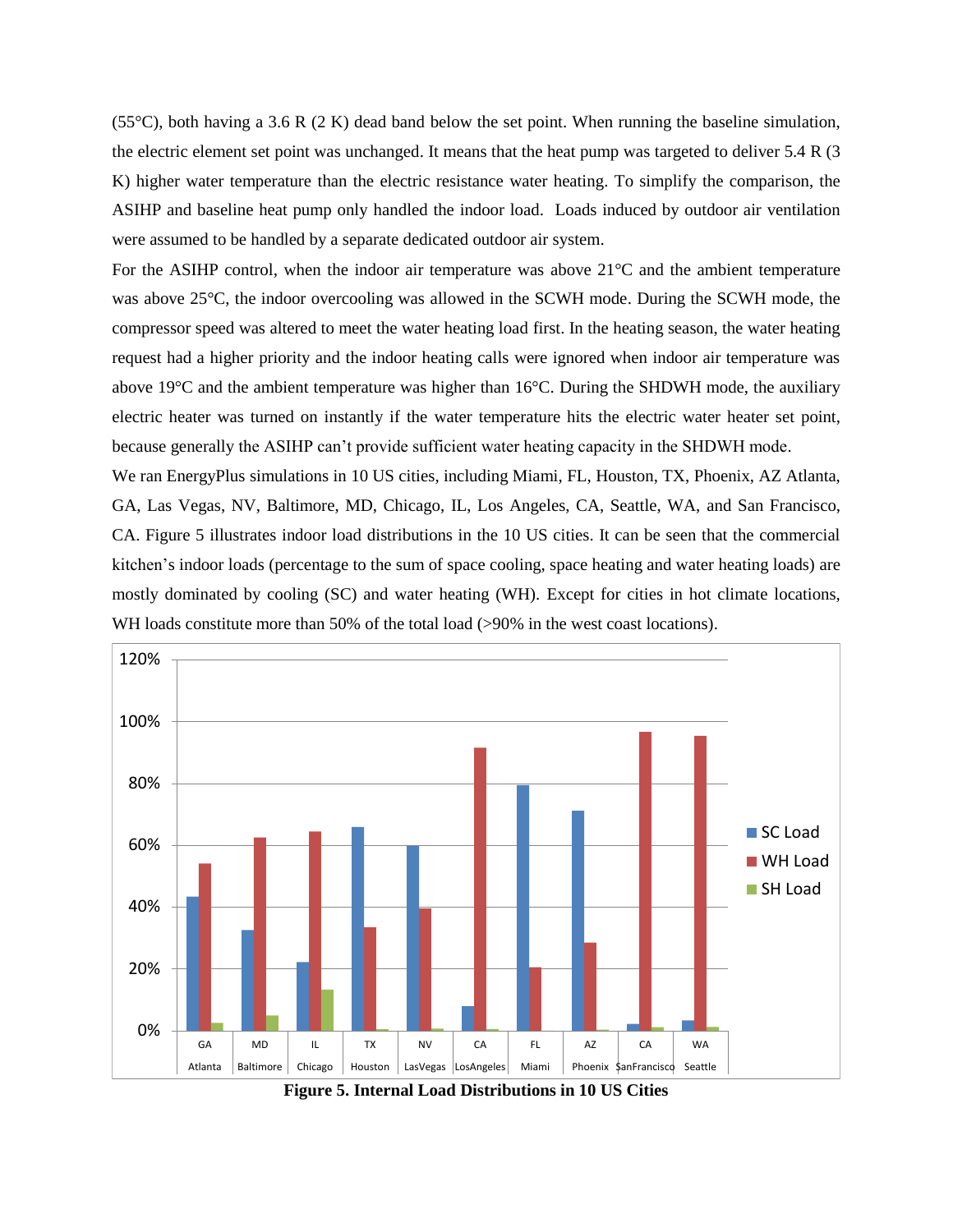**3.2 Predicted Energy Savings, Compared to a Baseline Heat Pump with Electric Water Heater** Figure 6 shows energy saving percentages of the ASIHP versus the baseline heat pump with electric water heating. Table 1 contains the detailed statistics. It can be seen that all the cities, except Chicago, IL and Miami, FL, have annual energy savings over 50%. Los Angeles, CA, San Francisco, CA and Seattle, WA have energy savings over 60%, because restaurants in these three cities are WH load dominated.

| ттеаш                                                         |                                             |         |           |         |         |              |                |       |         |                  |         |  |
|---------------------------------------------------------------|---------------------------------------------|---------|-----------|---------|---------|--------------|----------------|-------|---------|------------------|---------|--|
| City                                                          |                                             | Atlanta | Baltimore | Chicago | Houston | Las<br>Vegas | Los<br>Angeles | Miami | Phoenix | San<br>Francisco | Seattle |  |
| State                                                         |                                             | GA      | <b>MD</b> | IL      | TX      | <b>NV</b>    | CA             | FL    | AZ      | CA               | WA      |  |
| Baseline                                                      | <b>Total SC</b><br>Delivery<br>[kWh]        | 12617   | 9020      | 6438    | 27007   | 21111        | 1318           | 45187 | 31339   | 385              | 633     |  |
|                                                               | <b>Total WH</b><br>Delivery                 |         |           |         |         |              |                |       |         |                  |         |  |
|                                                               | [kWh]                                       | 15737   | 17311     | 18692   | 13735   | 13980        | 15349          | 11658 | 12541   | 17062            | 18129   |  |
|                                                               | <b>Total SH</b><br>Delivery<br>[kWh]        | 737     | 1356      | 3865    | 197     | 251          | 93             | 11    | 158     | 197              | 230     |  |
|                                                               | Total<br>Delivery                           |         |           |         |         |              |                |       |         |                  |         |  |
|                                                               | [kWh]<br><b>Total Energy</b>                | 29091   | 27687     | 28995   | 40939   | 35342        | 16761          | 56857 | 44038   | 17644            | 18993   |  |
|                                                               | Consumption<br>[kWh]                        | 18936   | 20176     | 23060   | 19461   | 20477        | 15678          | 20739 | 21796   | 17223            | 18393   |  |
|                                                               | Total<br>Electric COP<br>[W/W]              | 1.5     | 1.4       | 1.3     | 2.1     | 1.7          | 1.1            | 2.7   | 2.0     | 1.0              | 1.0     |  |
| ASIHP                                                         | <b>Total SC</b><br>Delivery<br>[kWh]        | 11807   | 8482      | 6305    | 24143   | 19452        | 2694           | 40666 | 28096   | 766              | 1236    |  |
|                                                               | <b>Total WH</b><br>Delivery<br>[kWh]        | 15957   | 17473     | 18843   | 13900   | 14144        | 15516          | 11822 | 12704   | 17230            | 18301   |  |
|                                                               | Total SH<br>Delivery<br>[kWh]               | 741     | 1362      | 3877    | 197     | 250          | 92             | 11    | 153     | 195              | 230     |  |
|                                                               | Total<br>Delivery<br>[kWh]                  | 28505   | 27318     | 29025   | 38241   | 33846        | 18302          | 52499 | 40953   | 18191            | 19768   |  |
|                                                               | <b>Total Energy</b><br>Consumption<br>[kWh] | 7864    | 9000      | 12116   | 8817    | 9565         | 5648           | 10551 | 10739   | 6397             | 7148    |  |
|                                                               | Total<br>Electric COP<br>$[$ W/W]           | 3.6     | 3.0       | 2.4     | 4.3     | 3.5          | 3.2            | 5.0   | 3.8     | 2.8              | 2.8     |  |
| <b>Total Energy</b><br><b>Saving Percentage</b><br>(ASIHP vs. |                                             |         |           |         |         |              |                |       |         |                  |         |  |
| baseline)                                                     |                                             | 58%     | 55%       | 47%     | 55%     | 53%          | 64%            | 49%   | 51%     | 63%              | 61%     |  |

Table 1: Building Energy Simulation Results of ASIHP versus a Baseline Heat Pump with Electric Water Heating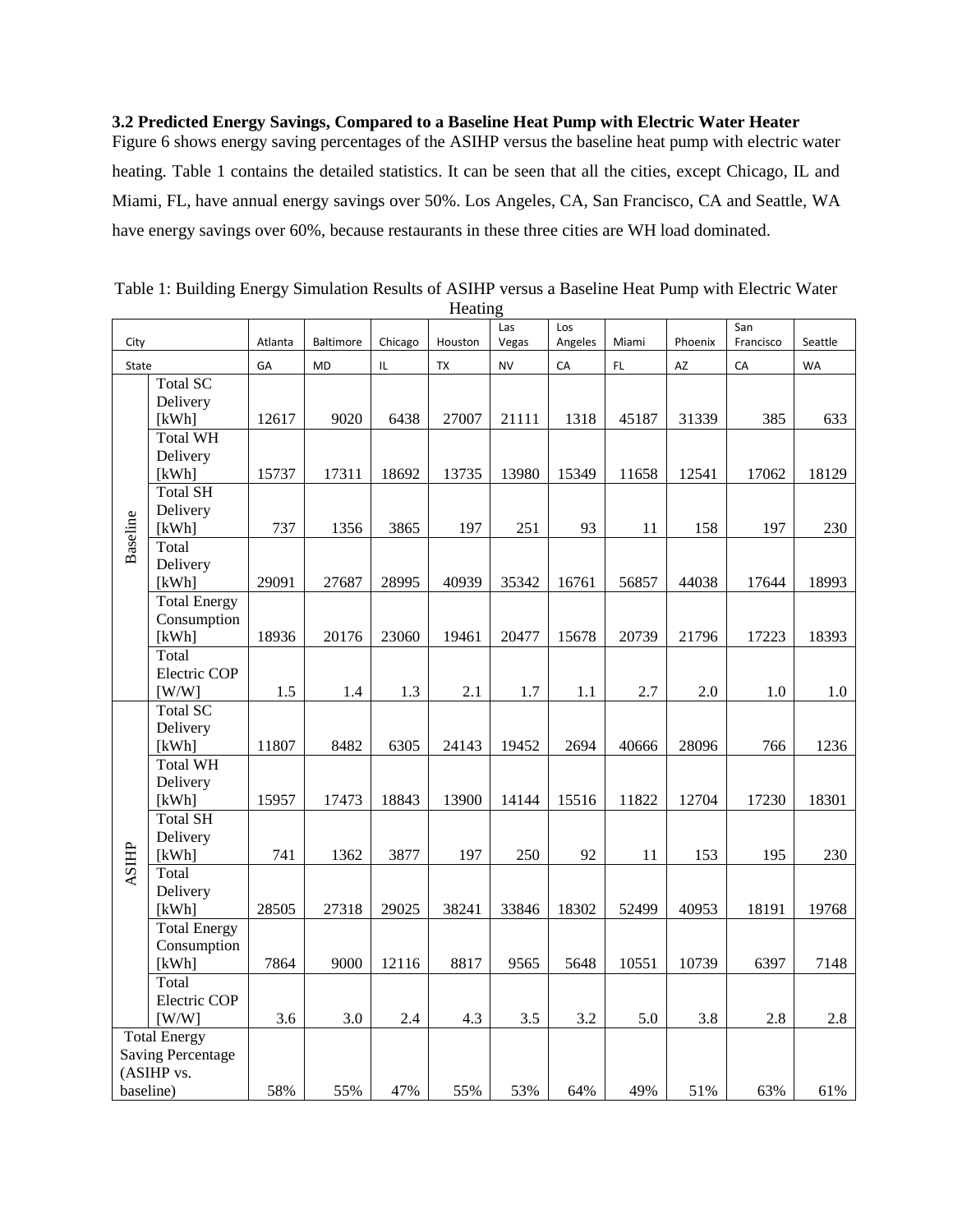

**Figure 6. Total Energy Saving Percentages in 10 US Cities**

### **3.2 Compare ASIHP Water Heating with Gas and Electric Water Heating**

ASIHPs can provide somewhat higher source energy efficiency than gas water heating in mild and hot climate zones, where there are more simultaneous space cooling and water heating hours and higher efficiency for dedicated heat pump water heating (DWH) mode.

Based on the EnergyPlus annual simulations, we calculated water heating source energy COPs, i.e. converting the electric COPs to source energy COPs by multiplying a factor of 0.32 (to account for generation and transport losses assuming natural gas is used to generate electricity). To define the SCWH water heating COP, we need to split the power between the SC and WH operations. We first calculated the annual average COP of the SC mode, and assumed the power consumption share for space cooling during the SCWH mode is the total cooling capacity in SCWH mode divided by the SC annual COP. The remaining power consumption of the SCWH mode was attributed to water heating. For gas water heating, the source COP is assumed as 1.0. For electric resistance water heating, the source COP is assumed as 0.32.

Figure 7 illustrates annual DWH source energy COPs, SCWH source COPs and integrated WH source COPs, i.e. sum of water heating capacities divided by sum of energy consumptions in DWH and SCWH modes. It can be seen that SCWH WH source COPs are much higher than the DWH COPs which is because the condenser waste heat is recovered. The climate zones having integrated WH source COPs higher than 1.0, generally regions with the largest cooling loads, are considered promising for the use of ASIHPs to replace gas water heating, in terms of source energy efficiency. These are Houston, TX, Las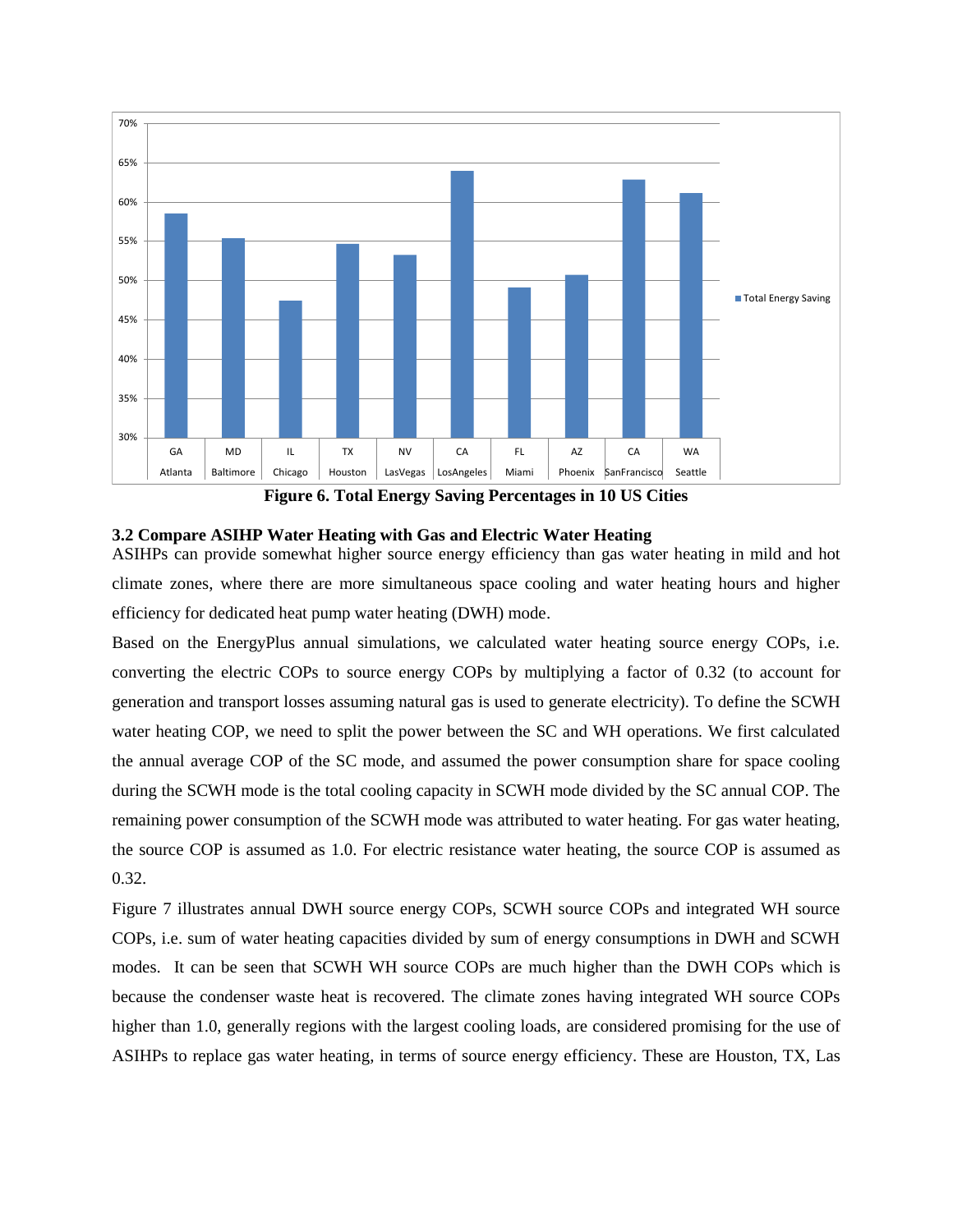

Vegas, NV, Miami, FL, Phoenix, AZ. All climate zones show integrated WH source COPs 3 to 4 times higher than electric resistance water heating.

#### **3.3 Simulation of Grid Integration Strategy**

Electric rates differ between peak and off-peak hours because of varied power generation and transport efficiencies. The profiles of hourly electricity rates in summer and other seasons published by Comed [2], a utility company headquartered in Chicago with more than 3.8 million customers, are shown in Figure 8. We used EnergyPlus to simulate grid integrations of the air-source integrated heat pump (ASIHP). The profiles in Figure 8 were adopted in the EnergyPlus simulations, assumed to represent national trends. The hourly rates of individual cities are scaled by one multiplier to produce the annual average values given by EIA [5], as illustrated in Figure 9.



**Figure 8. Profiles of hourly electricity rates (¢/kWh) published by the Comed Company.**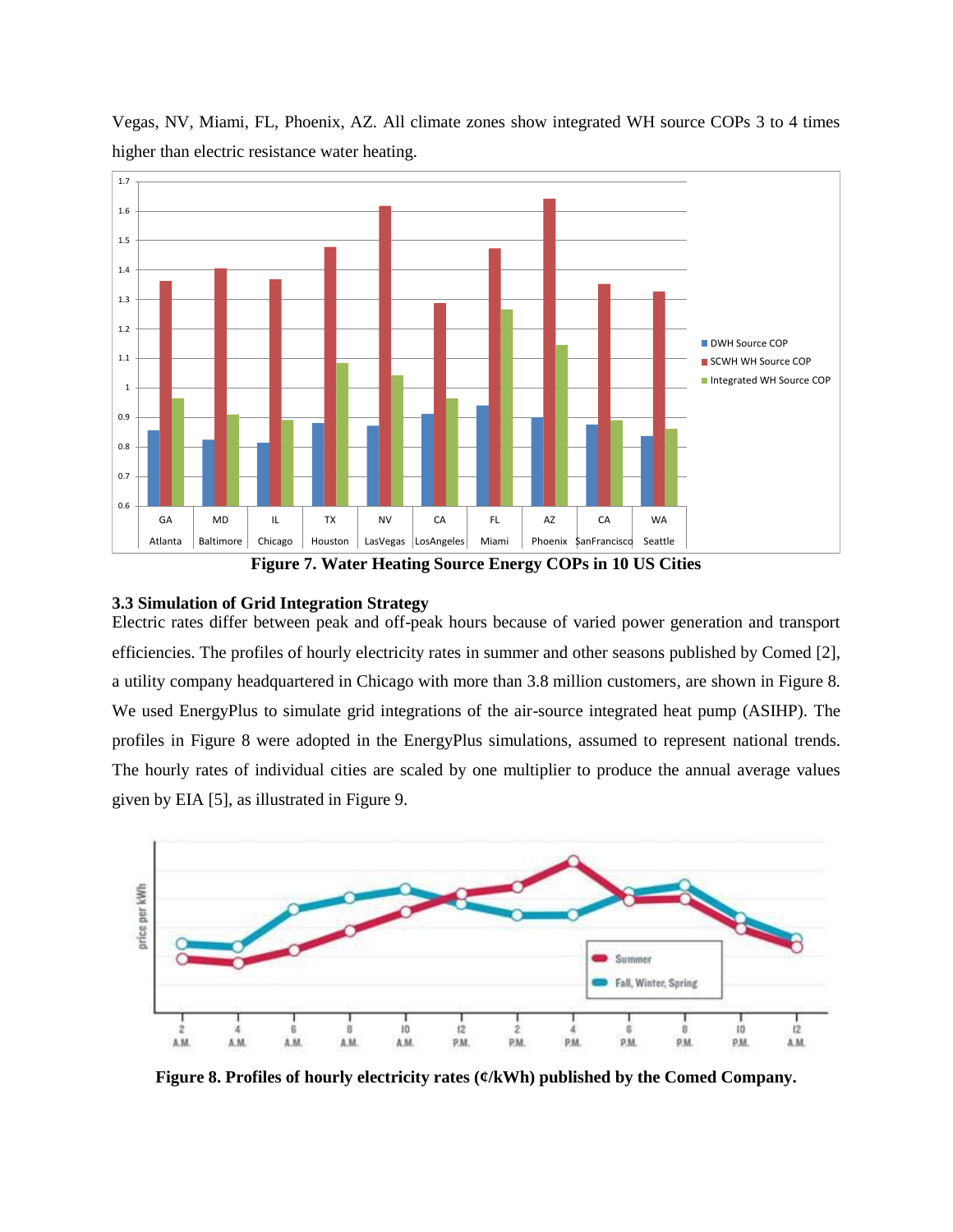

**Figure 9. Annual average electricity rates in ten cities (¢/kWh).** 

To utilize the off-peak electricity rates and implement a power integration strategy, we increased the heat pump water heating set point to 60°C (140°F) from 1:00 AM to 5:00 AM, and kept the original 55°C (131°F) set point at all other times. Figure 10 compares energy savings relative to total ASIHP annual energy consumption for a setback schedule and no setback schedule for three different sizes of water tanks, i.e., 0.2 m<sup>3</sup> (53 gallons), 0.5 m<sup>3</sup> (132 gallons), and 1.0 m<sup>3</sup> (264 gallons). Increasing the water heating set point during the off-peak hours extended the water heating hours and had two effects, one was to promote more combined space cooling and water heating mode operation, which enhanced the overall energy efficiency; the other was that higher condensing pressures occurred which impaired the efficiency. With the two largest water tanks, the water heating setback schedule resulted in noticeable energy savings in Los Angeles, San Francisco, and Seattle (where the WH load heavily dominates the total building load) but greater energy consumption in Houston, Las Vegas, Miami and Phoenix (where SC loads dominate). For the cities having energy savings, the higher water set point extended the SCWH mode during the unoccupied hours from 1:00 AM to 5:00 AM, when it allowed overcooling below the  $86^{\circ}F$  (30 $^{\circ}C$ ) cooling set point. It resulted in higher SCWH efficiency at the higher source air temperature, reduced WH operation at the lower indoor set point, and saved cooling energy during occupied hours by pre-cooling the kitchen. With the smallest water tank, the setback schedule resulted in very slight energy penalties or gains in all cities. The low energy storage capacity of the small tank effectively limited the operating time in SCWH mode during overnight hours.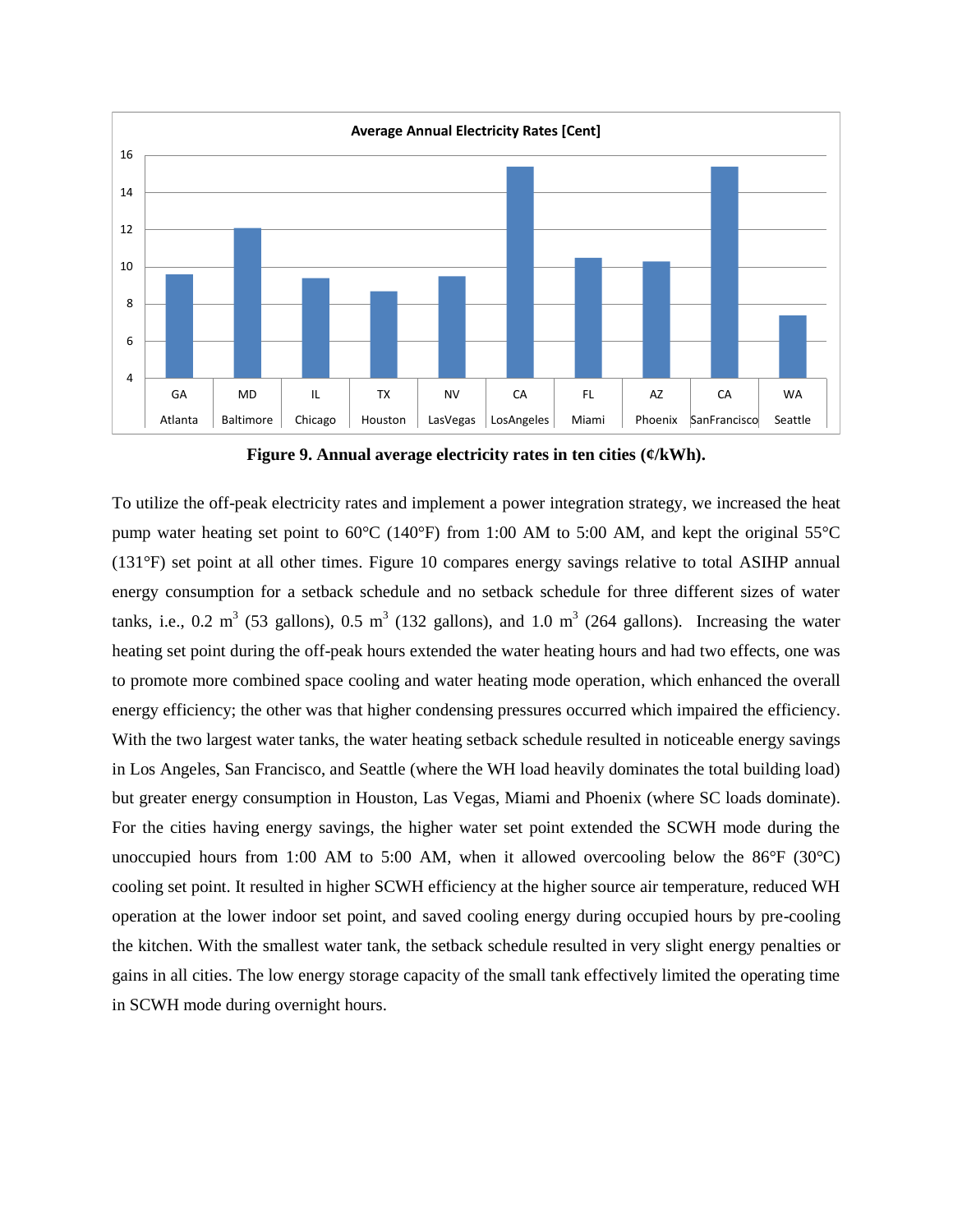

**Figure 10. Annual energy savings of ASIHP with water heating temperature setback schedule in comparison to ASIHP without setback schedule.** 

Figure 11 shows annual electricity cost reductions, relative to the annual ASIHP utility costs without the grid integration in the ten cities. Using the two larger water tank sizes, the grid integration strategy reduced the electricity costs in most of the cities, except Houston, Las Vegas, Miami, and Phoenix which are the locations with the warmest ground water temperatures and SC loads. The grid integration, coupled with the 1  $m^3$  (264 gal) tank led to the largest additional cost reduction of 9 to 10% in Los Angeles and San Francisco, CA and Seattle, WA. The limited energy storage capacity with the smallest water tank led to minimal energy cost impacts for the setback strategy in all cities.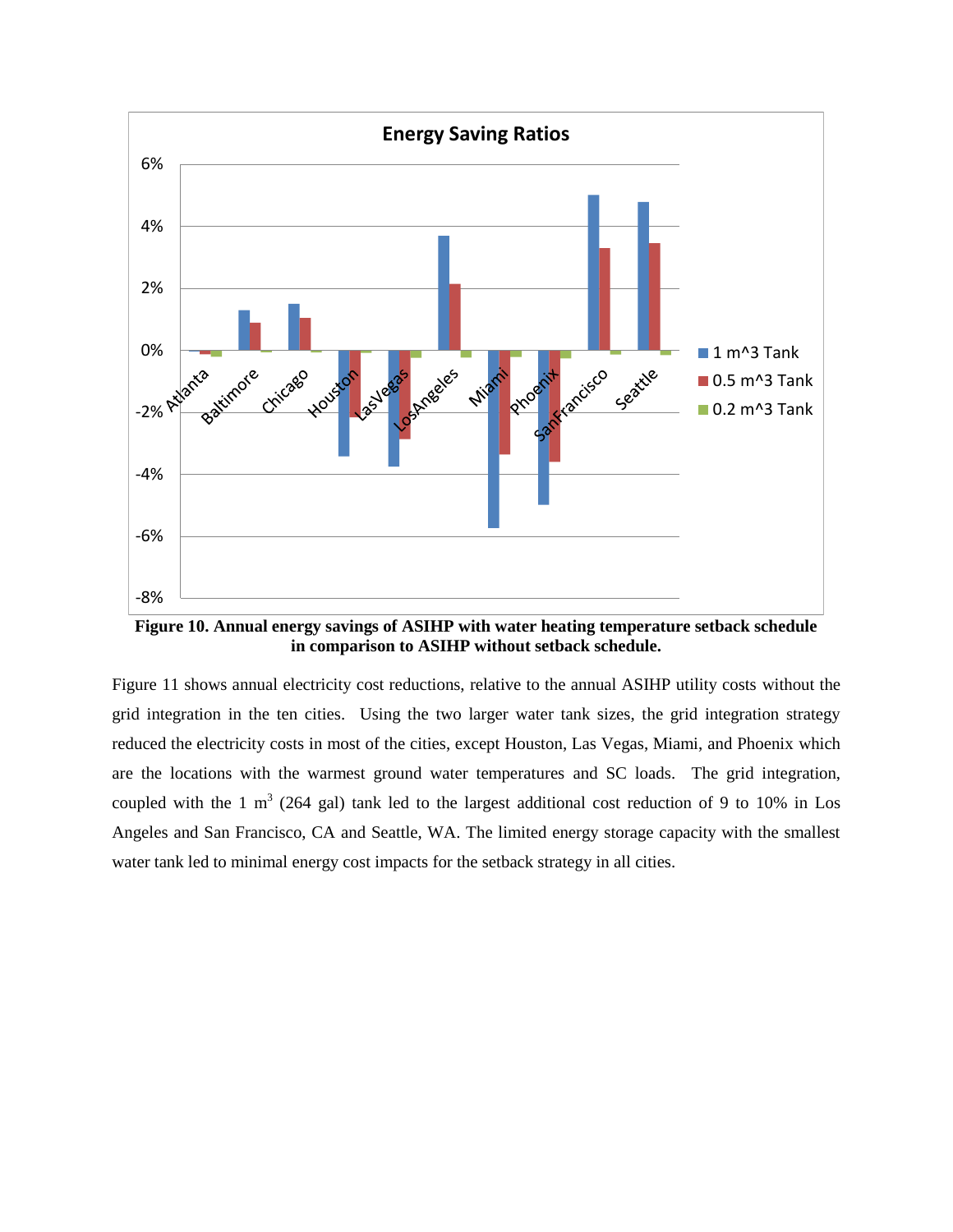

**Figure 11. Annual cost reductions of ASIHP with water heating temperature setback schedule in comparison to ASIHP without setback schedule.**

### **Summary**

We developed a new ASIHP model in EnergyPlus, selected a quick-service restaurant template building, and conducted energy simulations over 10 US cities for comparison with baseline equipment. The performance curves and indices were obtained from a prototype ASIHP. In comparison to a baseline heat pump with electric water heating, the ASIHP is able to achieve annual energy savings ranging from 47% to 64%, averaging 56% over all 10 U.S. cities. We also compared the ASIHP water heating with gas and electric water heating in terms of source energy efficiency and showed that the ASIHP water heating is more efficient than gas in Houston, TX, Las Vegas, NV, Miami, FL, and Phoenix, AZ, i.e., regions with the largest cooling requirements All climate zones had integrated WH source COPs of 3 to 4 times higher than electric resistance water heating.

The building energy simulations were also used to investigate a grid integration strategy which increased the tank water setting temperature during off-peak hours, coupled with three tank sizes. Using the two largest tank sizes, the grid integration strategy led to further energy cost reductions and energy savings in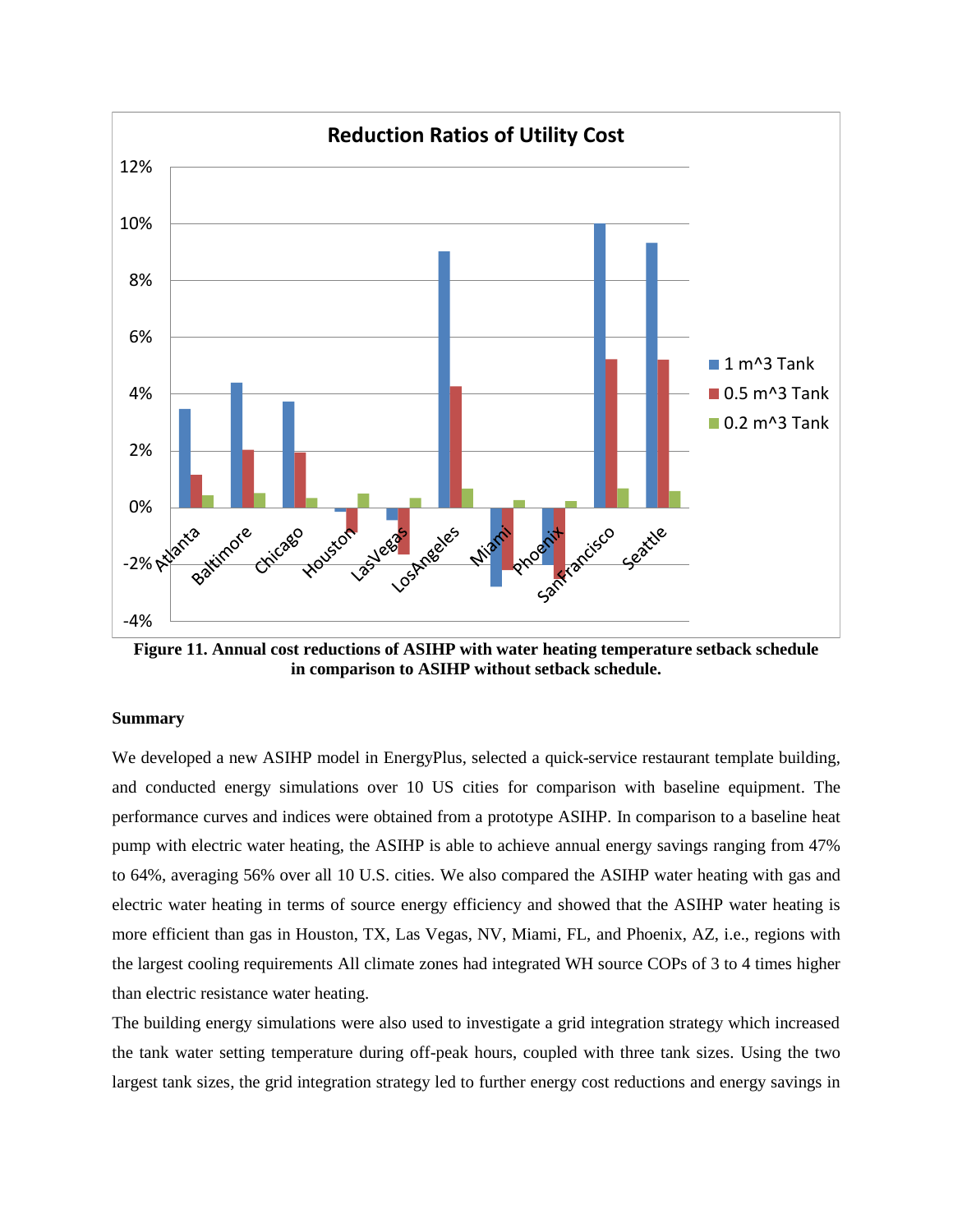six cities. However, it resulted in greater energy consumption and operating costs in the other four cities. For the cities having energy savings, the higher water set point extended the SCWH mode during the unoccupied hours, which resulted in higher SCWH efficiency at the higher source air temperature, reduced WH operation at the lower indoor set point, and saved cooling energy during occupied hours by pre-cooling the kitchen. The cities having energy penalties were SC load dominated where the energy gain of running extended SCWH mode during the unoccupied hours can't cover the penalties due to heating the water at the elevated set point with lower efficiency and the higher set point reducing the run time of SCWH operation during daytime. The limited energy storage capacity with the smallest water tank minimized the energy use and cost impacts of the setback strategy in all cities.

The future study will extend the building energy simulations and comparisons to other commercial building types, where are also heavy hot water uses, e.g. hotels, hospitals, and commercial laundry rooms, etc. The market potential and economics nationwide will be estimated.

### **ACKNOWLEDGMENTS**

The authors thank Mr. Antony Bouza and Dr. Amir Roth, Technology Development Managers for Building Energy Modeling, Emerging Technologies Program, Building Technologies Office at the U.S. Department of Energy for supporting this research project.

#### **REFERENCE**

- [1] ANSI/AHRI, 2012. Standard 210/240 with Addenda 1 and 2, 2008 Standard for Performance Rating of Unitary Air-Conditioning & Air-Source Heat Pump Equipment, Air Conditioning, Heating, and Refrigeration Institute, Arlington, VA, USA
- [2] Comed Company, 2017. Hourly Electricity Rates[, https://hourlypricing.comed.com/live-prices](https://hourlypricing.comed.com/live-prices)
- [3] Claudia Naldi, Enzo Zanchini, Dynamic simulation during summer of a reversible multi-function heat pump with condensation-heat recovery, In Applied Thermal Engineering, Volume 116, 2017, Pages 126-133, ISSN 1359- 4311
- [4] EnergyPlus Engineering Reference, Version 8.7, DOE, 2017.

http://apps1.eere.energy.gov/buildings/energyplus/energyplus\_documentation.cfm

- [5] Energy Information Administration (EIA), State Electricity Rates,<https://www.eia.gov/electricity/state/>
- [6] Fucci F., C. Perone, G. La Fianza, L. Brunetti, F. Giametta, P. Catalano, Study of a prototype of an advanced mechanical ventilation system with heat recovery integrated by heat pump, In Energy and Buildings, Volume 133, 2016, Pages 111-121, ISSN 0378-7788
- [7] Heinz A., W. Lerch, R. Heimrath, Heat pump condenser and desuperheater integrated into a storage tank: Model development and comparison with measurements, In Applied Thermal Engineering, Volume 102, 2016, Pages 465-475, ISSN 1359-4311